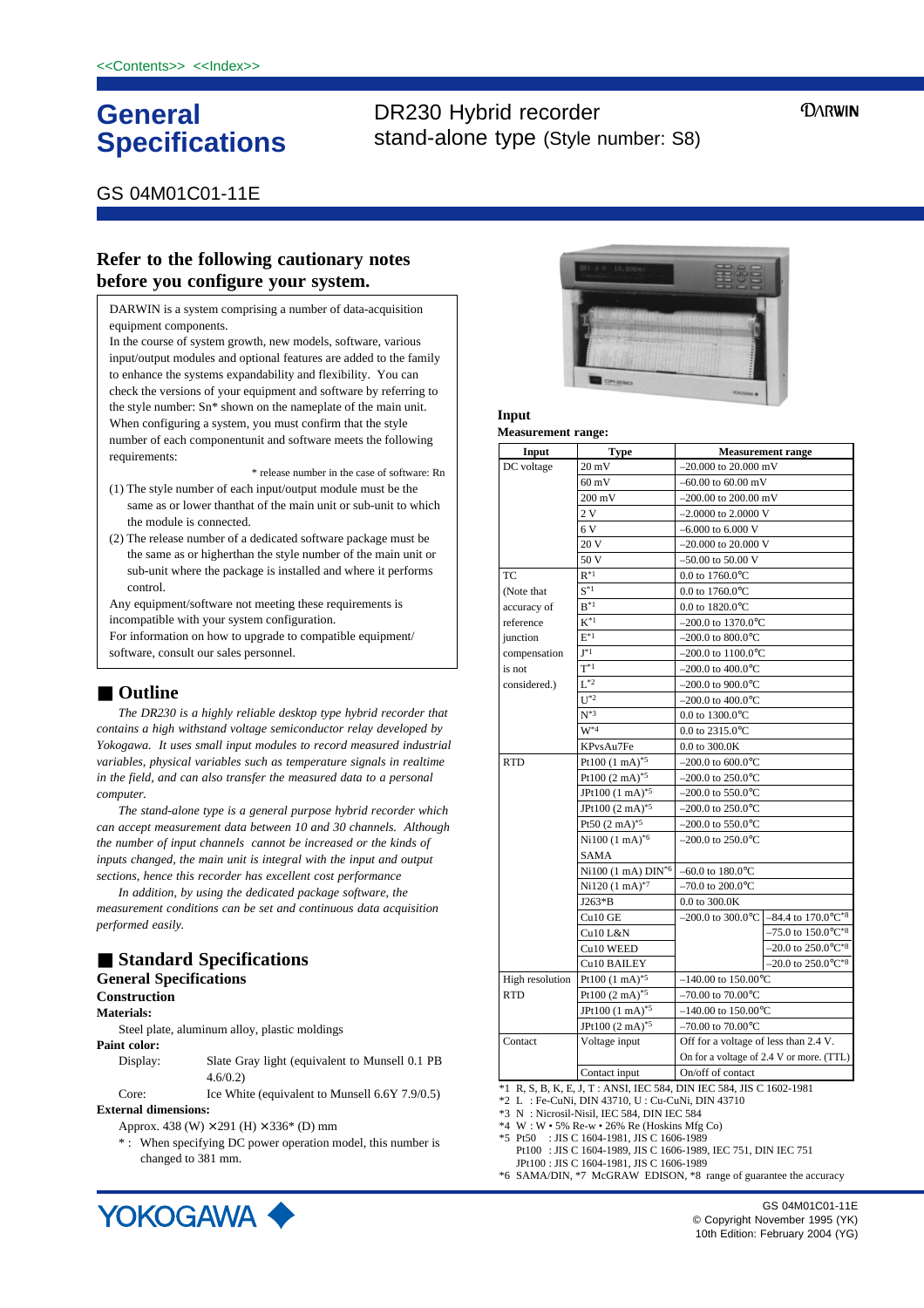## **Weight:**

- Approx. 13\* kg (with 30 input channels and alarm output installed) \* : When specifying DC power operation model, this number is
- changed to 14.5kg.

## **Measurement interval:**

Select an interval from 2, 3, 4, 5, 6, 10, 12, 15, 20, 30 and 60 seconds.

## max 30 channels/2 sec **A/D integration period:**

Selectable or automatic switchover between 20 ms (50 Hz), 16.7 ms (60 Hz) and 100 ms (10 Hz)

### **Minimum measurement interval:**

| Filter ON/OFF               | <b>Low-Pass Filter OFF</b> |       | <b>Low-Pass Filter ON</b> |                   |
|-----------------------------|----------------------------|-------|---------------------------|-------------------|
| Cut off<br>freq<br>Channels | 50/60 Hz                   | 10 Hz | 50/60 Hz                  | 10 Hz             |
| 10                          | 2 sec                      | 5 sec | 3 sec                     | 12 sec            |
| 20                          | 2 sec                      | 5 sec | 4 sec                     | 15 <sub>sec</sub> |
| 30                          | 2 sec                      | 6 sec | 4 sec                     | 20 sec            |

### **Input method:**

floating unbalanced input, each channel mutually isolated(channel independent) The RTD range has a common potential (terminal b).

**A/D resolution:**

### ±20000

### **The standard operating conditions are:**

 $23 \pm 2$ °C,  $55 \pm 10$ % RH, warming-up time 30 minutes or more, vibration and others not affecting instrument operation. **Compensation for the reference junction:**

switchable internally or externally for each channel.

### **Compensation accuracy for the reference junction:**

(measured at  $0^{\circ}$ C, used for a bundle line of thermocouple at  $\pm 0.5$ or less.when the input terminals are balanced Frontwards:0˚C Backwards:0˚C horizontal) Type R, S, B, W:  $\pm 1^{\circ}$ C

### Type K, J, E, T, N, L, U: ±0.5°C **Maximum allowable input voltage:**

2 VDC range or lower, thermocouple, RTD, DI (CONT): ±10 VDC 6 VDC range or greater, DI (LEVEL): ±60 VDC Normal mode voltage:

voltage, thermocouple: 1.2 times or less (at peak value, including 50 or 60 Hz signal component)

## RTD: 50 mV or lower (at peak value)

**Normal mode rejection ratio:**

40 dB or greater (50/60 Hz ±0.1%)

## **Common mode noise voltage:**

250 VAC rms (50/60 Hz) **Common mode rejection ratio:**

120 dB or greater (50/60 Hz  $\pm$  0.1%, 500  $\Omega$  unbalanced, between the negative measurement terminal and ground)

### **Maximum noise between channels:**

- 150 VAC rms (50/60 Hz)
- (except for RTD)

**Noise rejection:**

rejection by integration type A/D, lowpass filter, or moving averaging.

## **Lowpass filter:**

50/60/10 Hz

### **Input resistance:**

Min. 10 MΩ at 2 VDC or lower, thermocouple range Approx. 1 M $\Omega$  at 6 VDC or higher Power off: 10 MΩ or more

### **Insulation resistance:**

Min. 20 MΩ at 500 VDC between the input terminal and ground

**Input bias current:** max.: 10 nA **Dielectric strength:** 1000 VAC (50/60 Hz) for 1 minute:between input terminals, (except for RTD) 1500 VAC (50/60 Hz) for 1 minute:between an input terminal and ground **Input source resistance:** DCV, thermocouple: 2 k $\Omega$  or lower RTD:  $10 \Omega$  or lower per line (Pt 100  $\Omega$ ) 5 Ω or lower per line (Pt 50 Ω) 1 Ω or lower per line (Cu 10 Ω) the same resistance including 3-line. **Temperature coefficient:** zero: 0.01% of range/°C full span: 0.01% of range/°C (0.02% of span/°C for Cu 10  $\Omega$ ) **Thermocouple burn out:** detected in a thermocouple range (On/Off enabled), current of 4 µA, detectable pulse width of approx. 5 ms. 2 kΩ or lower is considered to be 'Normal' 100 kΩ or greater is considered to be 'Disconnected' **Recording Recording method:** Raster scan method, 10-color wire dot recording **Number of recording points:** Measurement results:  $30 \text{ points} + AC \text{ } 6 \text{ or } 2 \text{ points}$ Computation results: 30 points **Recording paper:** Ordinary recording chart, Z-fold chart (total width 342.5 mm, total length 30 m) Effective recording width: 250 mm (when dot-print recording) **Recording accuracy:** Dot recording:  $\pm (0.1\% \text{ of recording span + measurement})$ accuracy) Digital print: Depends on measurement accuracy. **Max recording resolution:** Dot recording: ±0.1 mm Digital print: Depends on measurement resolution **Recording color:** Analog trend mode Dot recording: Purple, red, green, blue, brown, black, navy blue, yellow-green, red-purple, orange (You can specify a color for each channel.) Digital printing: black Alarm printing: Red (Alarm release mark : blue) Logging mode Digital printing: Purple **Recording interval:** Analog recording interval for analog trend recording FIX: Recording takes place at intervals of between 2 and 60 seconds (Min 2 s) AUTO: Linked to chart speed and measurement interval(Min 2 s) Digital printout interval for analog trend recording MULTIPLE: Specify for each channel from 6 kinds of intervals (Specify in 1-minute intervals between 1 minute

and 24 hours.) SINGLE: Determined automatically from the chart speed and the number of channels used to print digital values.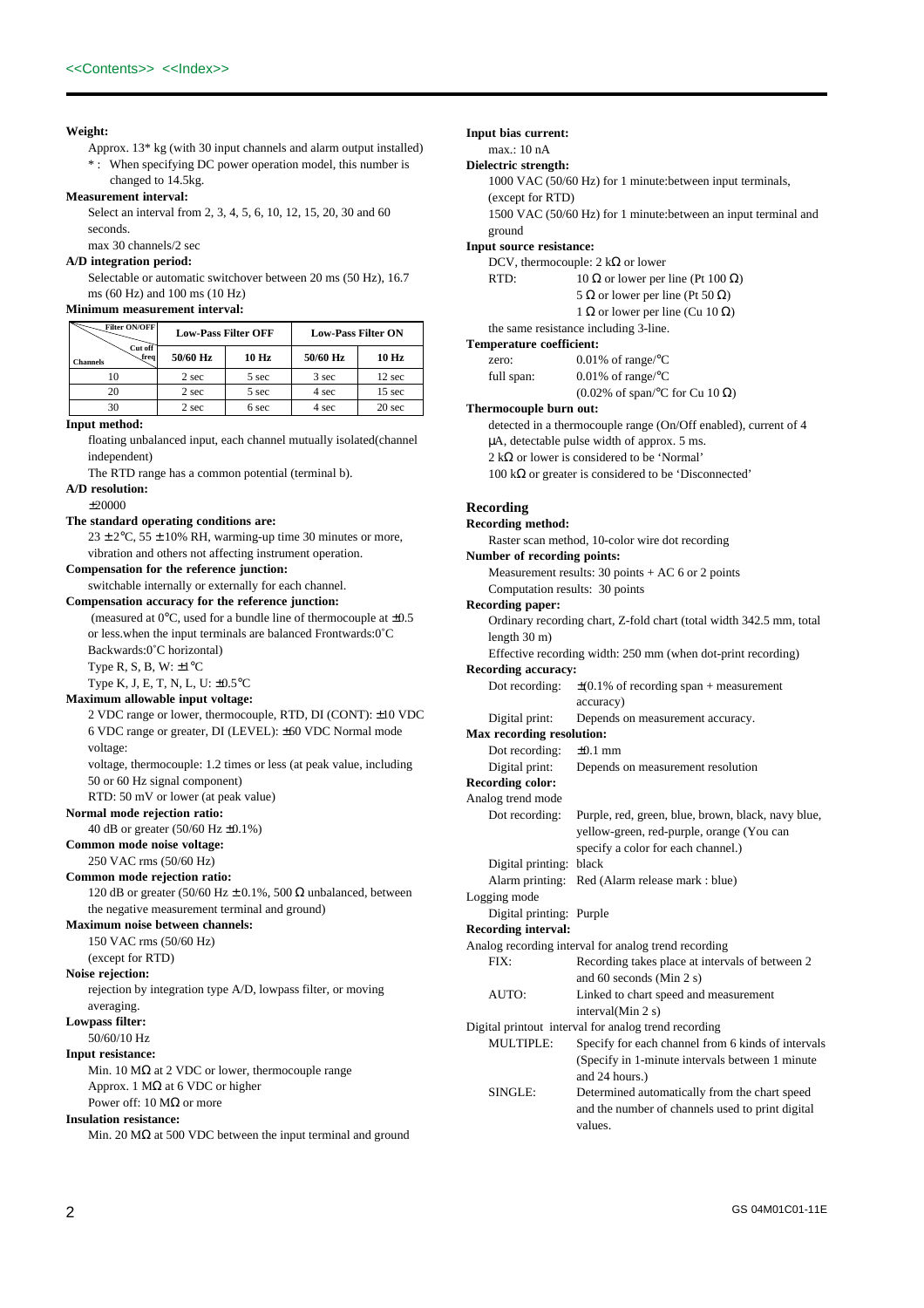|                                | Digital value printing interval in the logging mode:             |
|--------------------------------|------------------------------------------------------------------|
| <b>MULTIPLE:</b>               | Specify for each channel from 6 kinds of                         |
|                                | intervals. (Specify in 1-minute intervals between                |
|                                | 1 minute and 24 hours.)                                          |
| SINGLE:                        | Common to all points (Specify in 1-minute                        |
|                                | intervals between 1 minute and 24 hours.)                        |
|                                | Recording interval change: 2 kinds                               |
|                                | Changes by event / action function                               |
| Chart paper feed:              |                                                                  |
| Chart speed: 1 to 1500 mm/hour |                                                                  |
|                                | Chart speed change: 2 kinds (Changes by event / action function) |
| Chart method:                  | Pulse motor                                                      |
|                                | Chart feed accuracy: $\pm 0.1\%$ of length (When recording is    |
|                                | performed continuously for at least 1000 mm;                     |
|                                | Does not include elongation or shrinkage of                      |
|                                | paper.)                                                          |
| <b>Recording modes:</b>        |                                                                  |
| <b>NORMAL:</b>                 | Starting and stopping of recording by means of a                 |
|                                | key operation                                                    |
| Alarm channel trend:           |                                                                  |
|                                | TRIGGER  Recording starts only for the                           |
|                                | channel in which an alarm was detected.                          |
|                                | Recording stops when a key operation is                          |
|                                | performed.                                                       |
|                                | LEVEL  Recording takes place only for the                        |
|                                | channel in which an alarm was detected.                          |
|                                | (Recording starts when the alarm is detected, and                |
|                                | stops when the alarm is cleared.)                                |
| Group trend:                   | The measurement channels are grouped, and                        |
|                                | recording performed only for channels that belong                |
|                                | to the specified group. The selection of the group               |
|                                | to be recorded can be changed over by means of                   |
|                                | event / action function.                                         |
| printing function:             |                                                                  |

| Common: | Relation between the chart speed and recording  |
|---------|-------------------------------------------------|
|         | interval analog trend mode.                     |
|         | Chart speed (mm/hour) dot recording interval (s |

g interval (s) must be no more than 3000.

| <b>Chart</b> speed | <b>Channel No.</b><br>TAG | Digital print   | <b>Alarm scale</b><br>message |
|--------------------|---------------------------|-----------------|-------------------------------|
| $1$ to $9$ mm/h    | Record enabled            | Record disabled | Record enabled                |
| 10 to $1500$ mm/h  | Record enabled            | Record enabled  | Record enabled                |

Recording interval for digital printout and cart speed when the recording interval is SINGLE.

Cart speed(mm/hour) × dot recording interval must not exceed 3000.

when the recording interval is MULTIPLE set by timer

|                    | Number of digital print rows (Unit: hour) |      |      |      |
|--------------------|-------------------------------------------|------|------|------|
| <b>Chart</b> speed | <b>1row</b>                               | 2row | 3row | 4row |
| 10 to 24 mm/h      | 12                                        |      |      |      |
| $25$ to 49 mm/h    |                                           |      |      |      |
| $50$ to 99 mm/h    |                                           |      |      |      |
| 100 to $1500$ mm/h |                                           |      |      |      |

Time printing: Hours and minutes

Unit printing (UNIT): Can be set freely using no more than 6 characters.

Channel or TAG No. printing: 7 characters to 16 characters selectable.

Alarm printing: Channel No., alarm kind, ON/OFF time (Hours and minutes)

|                                                                |                          | Scale value printing: 0, 100%/0, 50, 100%/every 20%                         |
|----------------------------------------------------------------|--------------------------|-----------------------------------------------------------------------------|
| Message printing: 12 kinds of messages (16 characters) and the |                          |                                                                             |
|                                                                |                          | time are recorded. Printing is started by a                                 |
|                                                                |                          | periodic printing command, key operation, event /                           |
|                                                                |                          | action function.                                                            |
|                                                                | Others:                  |                                                                             |
|                                                                |                          | Recording time specification: The starting and stopping times of            |
|                                                                |                          | recording can be set.                                                       |
|                                                                |                          | Manual printing: One scan's worth of data can be digitally printed          |
|                                                                |                          | by a key operation, remote control signal $(R1)$                            |
|                                                                |                          | option) or by an alarm status. Analog trend                                 |
|                                                                |                          | recording is interrupted.                                                   |
|                                                                |                          | Header printing: A character string consisting of 80 characters) $\times$ 5 |
|                                                                |                          | lines is printed (it is interrupted while measured                          |
|                                                                |                          | values are being recorded). Printing is started by                          |
|                                                                |                          | a key operation, event / action function.                                   |
|                                                                | List printing:           | The set contents are printed.                                               |
|                                                                |                          | Zone recording: The recording width and recording positions (0%)            |
|                                                                |                          | and 100% positions) can be set in mm units for                              |
|                                                                |                          | each point.                                                                 |
|                                                                |                          | Partial compression: Can be set for each channels (1 break point)           |
|                                                                | Event / Action function: |                                                                             |
|                                                                |                          | Recorning canbe stared, or the chart speed                                  |
|                                                                |                          | changed by alarm output                                                     |
|                                                                |                          | status/remote control/signal/chart end signal/timer                         |

## **Memory Function**

## **Data Save/Load Function**

**Medi** 

| lia for data save/load: |                                                   |  |  |
|-------------------------|---------------------------------------------------|--|--|
|                         | Buffer memory (internal SRAM)                     |  |  |
| Capacity:               | 512 Kbytes                                        |  |  |
| Data backup:            | Around 10 years (backup with lithium battery, at  |  |  |
|                         | room temperature while power is off)              |  |  |
| Specified data length:  |                                                   |  |  |
|                         | 10, 20, 30, 40, 50, 100, 200, 300, 400, 500, 1 k, |  |  |
|                         | 2 k, 3 k, 4 k, 5 k, 10 k, 20 k, 30 k, 40 k, and   |  |  |

or key operation.

50 kdata/ch (Total memory lengt must be within the free memory size.)

### 3.5-inch floppy disk

Number of drives: 1

Disk types: 2HD, 2DD

Supported formats:

1.2 Mbytes, 1.44 Mbytes, and 720 Kbytes

### **Applicable data:**

Setting values, measured values, and computed values (only possible when optional math function is specified). The calculated data by /M3 option can not be stored in the buffer

memory and floppy disk.

## **Method to save to the floppy disk:**

Copies data stored in the buffer memory to the floppy disk, except for setting values which can be directly saved to the floppy disk.

## **Method to load from floppy disk:**

Copies data from the floppy disk to the buffer memory except for settin values which can be directly loaded from the floppy disk.

## **Printing and outputing loaded data:**

Able to print captured data saved in the buffer memory or output to a communication interface.

### **Data save format:**

Setting values: ASCII

Measured/computed values:

 binary (except ASCII (CSV Format) is also possible when saving to floppy disk.)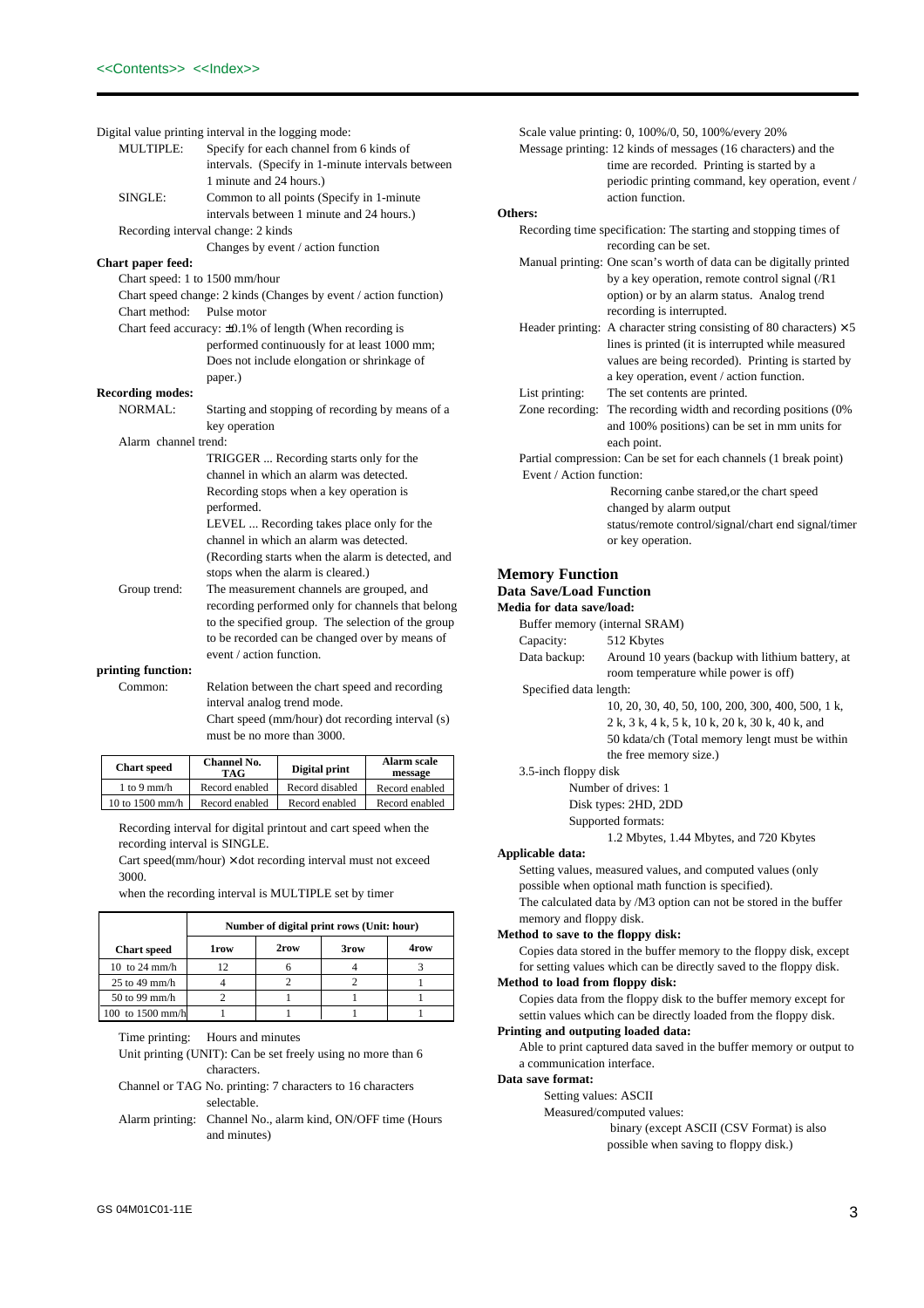## **Data capacity**

**Setting values:**

Stand-alone type: Maximum about 50 kbytes (in case when saving the setting values of an operation mode with 30ch inputs and 30ch computations.)

**Measured values:**

Binary data: 2 bytes / 1 data<br>ASCII data: 12 bytes / 1 data 12 bytes / 1 data **Computed values:** Binary data: 4 bytes / 1 data ASCII data: 12 bytes / 1 data

## **Equation to calculate the total data capacity:**

Stand-alone type:  $256 + 64 \times$  (number of measured ch + number of computation ch) + (number of measured ch  $\times$  2 + number of computation  $ch \times 4 + 6 \times$  specified data length

### **Save interval of measured/computed values:**

Measurement interval of the recorder, or select from 1 min/2 min/5 min/10 min (By combining with the event/action function, it can also sample 1 data at a time e.g. at each M.FUNC key or remote control signal input.)

### **Selection of the saving method of measured/computed values (WRITE MODE):**

| Direct:         | Start saving the data when key operation occurs.      |
|-----------------|-------------------------------------------------------|
|                 | After saving specified length of data, stop the       |
| Trigger single: | Start saving the data when the trigger condition is   |
|                 | met. After saving a specified length of data, stop    |
|                 | the saving process.                                   |
| Trigger repeat: | Start saving the data when the trigger condition is   |
|                 | met. Repeat the process of saving a specified         |
|                 | length of data to 1 file, until there is no more area |

in the memory.

## **Trigger condition:**

All Trigger conditions are configured with the event/action/function. Trigger condition when saving the measured/computed values:

> Event/actio function (such as key operation, remote control signal, alarm status, and chart end)

Trigger condition when loading the measured/computed values (from buffe memory):

> Event/action function (such as key operation, remote control signal, and alarm status)

Pretrigger: 0 to 100% (can be specified in 10% intervals)

## **Filename when saving data:**

8 ASCII characters input. However, when saving the measured/ computed values using trigger repeat, 5 ASCII characters input (last 3 letters are set automatically from 001 to 208.)

### **Data conversion**

When specify with DARWIN DAQ32 Software

| File conversion:     | Conversion to Lotus $1-2-3(R1A)$ , |
|----------------------|------------------------------------|
|                      | ASCII(CSV), Excel(Ver. 4.0).       |
| Range of Conversion: | specify for data points.           |
| OS Environment:      | Windows 98/Me/NT4.0/2000/XP        |
| PC:                  | IBM PC/AT or Compatible machine    |
|                      |                                    |

## **Display function**

## **Display section:**

Display: VFD display  $(5 \times 7$  dot matrix, 3 rows) Number of characters: 22 characters (large/1 row), 40 small characters (2 rows)

## **Displayed contents:**

Digital value display:

|                 | Data for freely selected channels can be displayed                                                                                    |
|-----------------|---------------------------------------------------------------------------------------------------------------------------------------|
|                 | on each line (1 channel per line, max 5 rows).                                                                                        |
|                 | The CH/TAG No. (7 characters), and also the                                                                                           |
|                 | alarm status, measured value and unit for each                                                                                        |
|                 | channel are displayed simultaneously.                                                                                                 |
|                 | Measured value bar graph display:                                                                                                     |
|                 | The data is displayed as 0 to 100% in the<br>specified lines.                                                                         |
| Auxiliary data: | Clock, alarm status, alarm relay status, battery<br>consumption, record ON/OFF, key lock ON/OFF,<br>recorder operation (print format) |
|                 |                                                                                                                                       |

## **Alarms**

## **Number of settings:**

Up to four settings can be made for each channel.

Kinds of alarms: Selection from higher limit, lower limit, difference higher limit, difference lower limit, higher limit of rate of change, lower limit of rate of change However, only upper limit and lower limit alarms are output for totalized results.

Rate of change alarm time interval: Can be set to measurement interval  $\times$  1 to 15 (Common to both rising and falling limits.)

## **Output mode**

Excitation/non-excitation selection, AND/OR mode selection, and output hold/non-hold specification can be made. (common to all channels)

A maximum of 6 reflash alarm output points can be specified.

## **Number of alarm output points**

Max 12(when equipped with both / A4 and / R1 options).

## **Alarm data recording**

Analog Trend mode:

The channel number, kind of alarm and ON/OFF time (hours and minutes) are printed in the right margin.

Logging mode: The kind of alarm is printed when the measured data are recorded.

## **Display alarm data**

Alarm status indication: When an alarm is detected, the status indicator lights. The indicator can also be made to flash depending on the setting.

Alarm acknowledge indication: The alarm indicator stops flashing when a key operation is performed.

## **Standard computation functions**

## **Kinds of computation**

Difference between arbitrarily selected channels, linear scaling (scaling), moving average

**Linear scaling:**

| Scalable range:                   | DC voltage, thermocouple, RTD, contact              |  |
|-----------------------------------|-----------------------------------------------------|--|
| Scaling range:                    | $-30000$ to $+30000$                                |  |
| Decimal point: Arbitrarily set    |                                                     |  |
| Measurement accuracy for scaling: |                                                     |  |
|                                   | Measurement accuracy for scaling (digits) $=$       |  |
|                                   | Measurement accuracy (digits) $\times$ Scaling span |  |
|                                   | $(digits)/Measurement span (digits) + 2 digits$     |  |
|                                   | (Numbers below the decimal point are discarded.)    |  |

### **Moving average:**

The moving average results for between 2 to 64 scans are computed.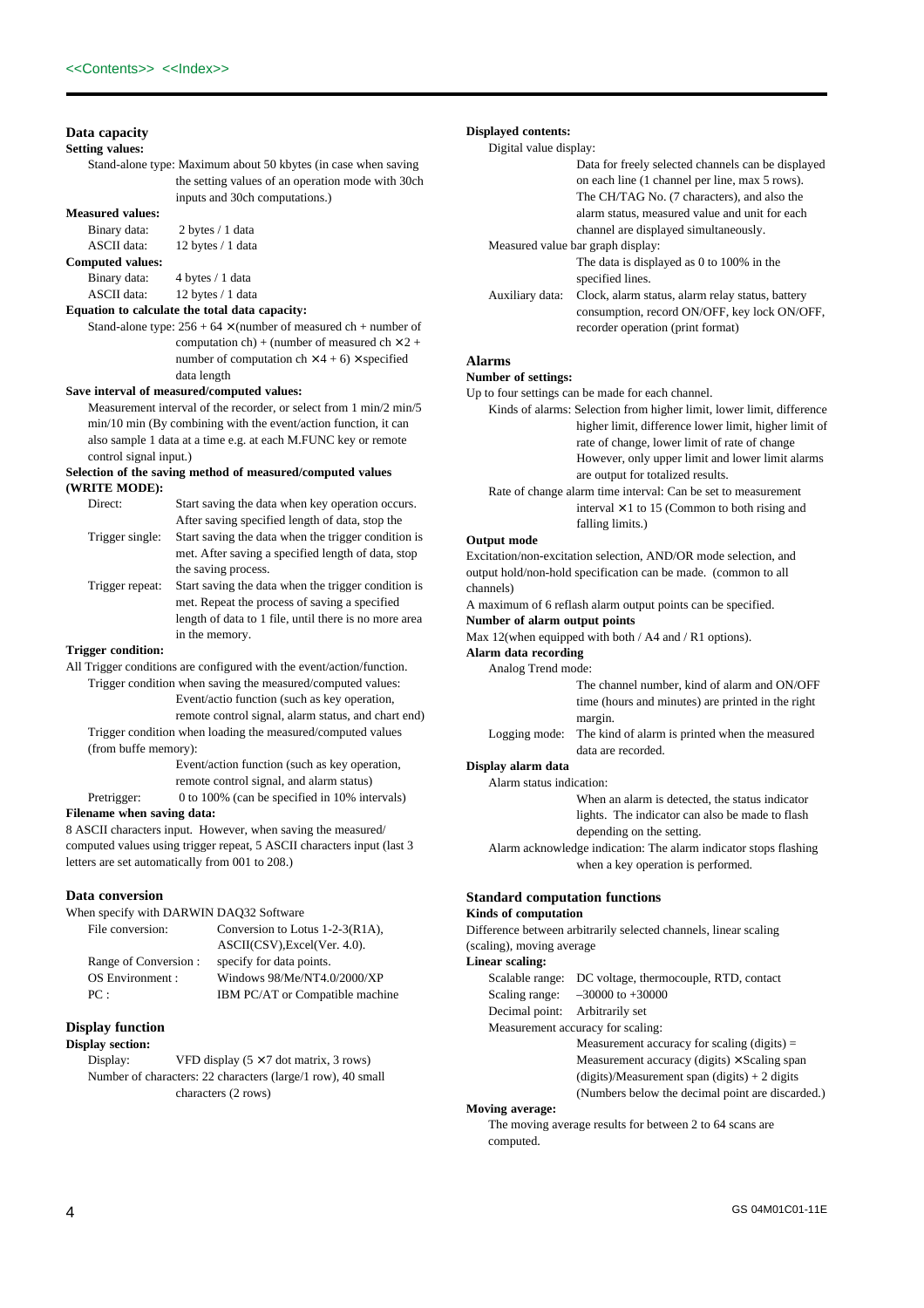## **AC power supply**

Rated supply voltage: 100 to 240 VAC (free supply voltage selection) Usable supply voltage range: 90 to 250 VAC Rated supply frequency: 50/60 Hz Power consumption:max approx. 130 VA

(when 5 modules are installed)

## **DC power supply section ( Optional, AC and DC power**

**supply can coexist )**

Rated supply voltage: 12 to 28 VDC Usable supply voltage range: 10 to 32 VDC Power consumption: Approx. 80 V max. Terminal: Dedicated connector

Other: When both AC and DC power are connected to a DC power supply model,which of the power supplies is used depends on the voltage of the DC power supply connected as follows.

|             | DC Power Supply   Voltage Power Supply Used |
|-------------|---------------------------------------------|
| $\leq 20$ V | AC power supply                             |
| 20 to 28 V  | Indeterminate                               |
| 28 to 32 V  | DC power supply                             |

## **Others**

Clock: With calendar function (Western calendar) Clock accuracy: ±100 ppm. However, this does not include the delay (less than 1 second) caused when the power is switched ON and OFF once.

System fault alarm: Contact output (when /R1 option is selected) Set value backup: Lithium battery backup (approx. 10 years at ambient temperature of 23°C), excluding clock function

Key Lock: Software setting

Insulation resistance:

At least 20  $\text{M}\Omega$  between the power supply and ground, between each terminal and ground, and between each input terminal (measured with 500 VDC)

### Withstand voltage:

Between AC power supply terminal and ground of DR230 main unit: 1500 VAC (50/60 Hz) for one minute

Between DC power supply terminal and ground of DR230 main unit: 500 VAC (50/60 Hz) for one minute

Between input terminal and ground of DR230 main unit: 1500 VAC (50/60 Hz) for one minute Between output terminal and ground of DR230 main unit:2300 VAC(50/60 Hz)for one minute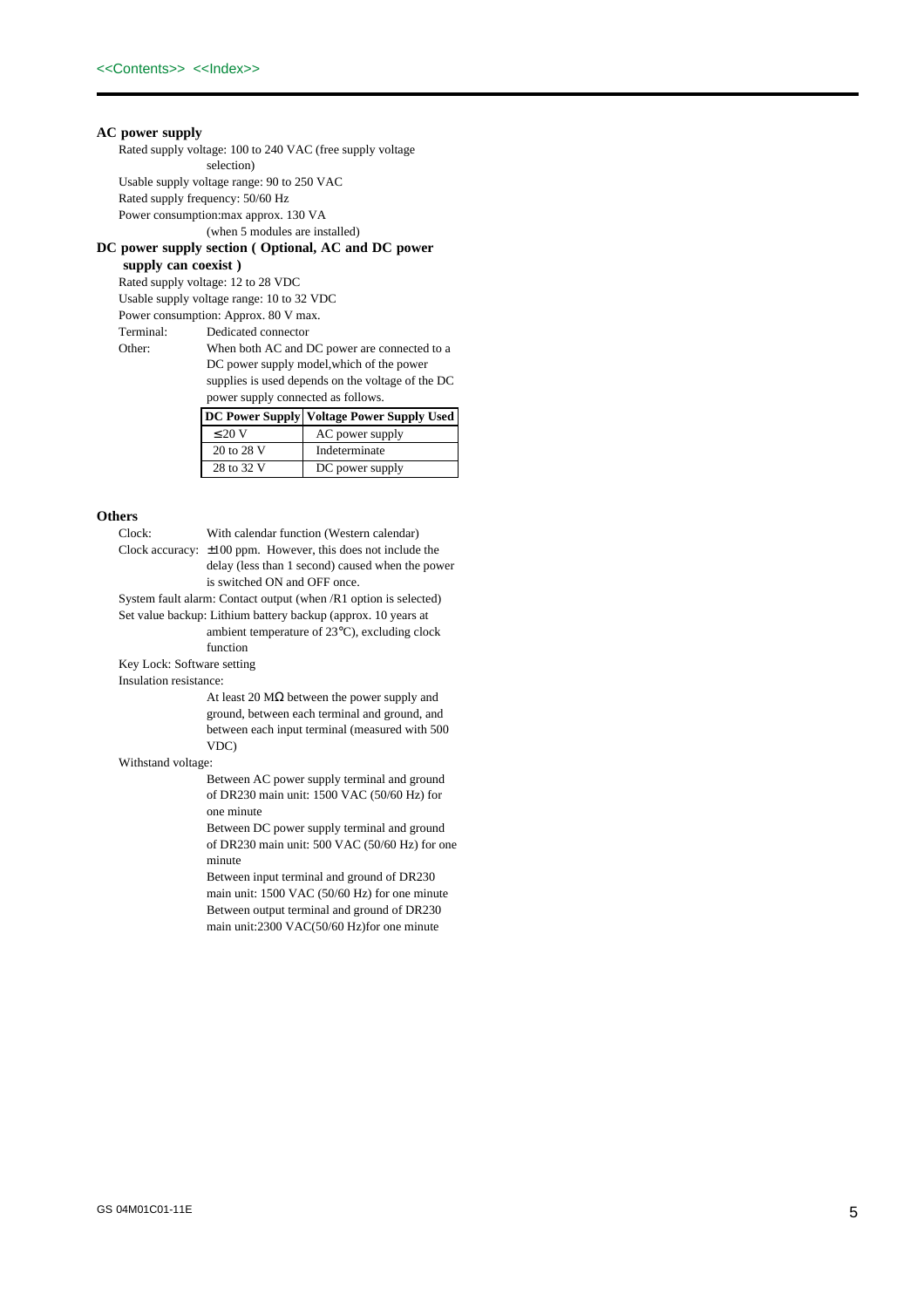## **Standard Performance**

## **Measurement and recording accuracy**

The standard operating conditons:

 $23 \pm 2$ °C, 55  $\pm$  10% RH, power supply voltage 90 to 250 VAC, power supply frequency 50/60 Hz within  $\pm 1$ %, warming-up time 30 minutes or more, vibration and others not affecting instrument operation.

|                       |                                     | Measuring (digital display)                                                                              |                           | Recording (analog)        |                           |
|-----------------------|-------------------------------------|----------------------------------------------------------------------------------------------------------|---------------------------|---------------------------|---------------------------|
| Input                 | Type                                | <b>Measurement accuracy</b>                                                                              | <b>Maximum resolution</b> | <b>Recording accuracy</b> | <b>Maximum resolution</b> |
| DC voltage            | $20 \text{ mV}$                     | $\pm(0.05\% \text{ of } \text{rdg} + 5 \text{ digits})$                                                  | $1 \mu V$                 |                           |                           |
|                       | $60 \text{ mV}$                     | $\pm (0.05\% \text{ of } \text{rdg} + 2 \text{ digits})$                                                 | $10 \mu V$                |                           |                           |
|                       | $200 \text{ mV}$                    | $\pm (0.05\% \text{ of } \text{rdg} + 2 \text{ digits})$                                                 | $10 \mu V$                |                           |                           |
|                       | 2V                                  | $\pm(0.05\% \text{ of } \text{rdg} + 2 \text{ digits})$                                                  | $100 \mu V$               |                           |                           |
|                       | 6 V                                 | $\pm (0.05\% \text{ of } \text{rdg} + 2 \text{ digits})$                                                 | $1 \text{ mV}$            |                           |                           |
|                       | 20 V                                | $\pm(0.05\% \text{ of } \text{rdg} + 2 \text{ digits})$                                                  | $1 \text{ mV}$            |                           |                           |
|                       | 50 V                                | $\pm (0.05\% \text{ of } \text{rdg} + 2 \text{ digits})$                                                 | $10\:\rm mV$              |                           |                           |
| TC                    | $R^*1$                              | $\pm (0.05\% \text{ of } \text{rdg} + 1\degree \text{C})$                                                | $0.1^{\circ}$ C           |                           |                           |
| (Note that            |                                     | However R, S: 0 to $100^{\circ}$ C, $\pm 3.7^{\circ}$ C                                                  |                           |                           |                           |
| accuracy of reference | $S^*1$                              | 100 to 300°C, ±1.5°C                                                                                     |                           |                           |                           |
| junction compensation | $B^*1$                              | B: 400 to 600 $\degree$ C, $\pm 2\degree$ C                                                              |                           |                           |                           |
| is not considered.)   |                                     | accuracy less than 400°C is not specified                                                                |                           |                           |                           |
|                       | $K^*{}^1$                           | $\pm (0.05\% \text{ of } \text{rdg} + 0.7\degree \text{C})$                                              |                           |                           |                           |
|                       |                                     | However, K attains an accuracy of                                                                        |                           |                           |                           |
|                       |                                     | $\pm$ (0.05% of rdg. + 1°C) within the range                                                             |                           |                           |                           |
|                       |                                     | between $-200$ and $-100$ °C.                                                                            |                           |                           |                           |
|                       | $E^*{}^1$                           | $\pm (0.05\% \text{ of } \text{rdg} + 0.5\degree \text{C})$                                              |                           |                           |                           |
|                       | $I^*1$                              | However, J and L attain an accuracy of                                                                   |                           |                           |                           |
|                       | $T^*1$                              | $\pm (0.05\% \text{ of } \text{rdg.} + 0.7\degree \text{C})$ within the range                            |                           |                           |                           |
|                       | $L^{*2}$                            | between $-200$ and $-100$ °C.                                                                            |                           | $\pm$ (0.1 of recording   |                           |
|                       | $U^*2$                              |                                                                                                          |                           | span) not including       | $\pm 0.1$ mm              |
|                       | $N^*$ <sup>3</sup>                  | $\pm (0.05\% \text{ of } \text{rdg} + 0.7\degree \text{C})$                                              |                           | measurement               |                           |
|                       | $W^*$ 4                             | $\pm (0.05\% \text{ of } \text{rdg} + 1\degree \text{C})$                                                |                           | accuracy                  |                           |
|                       | KPvsAu7Fe                           | $\pm (0.05\% \text{ of } \text{rdg} + 0.7\text{K})$                                                      | 0.1K                      |                           |                           |
| <b>RTD</b>            | Pt100 $(1 \text{ mA})^{*5}$         | $\pm (0.05\% \text{ of } \text{rdg} + 0.3\degree \text{C})$                                              | $0.1^{\circ}$ C           |                           |                           |
|                       | Pt100 $(2 \text{ mA})^{*5}$         |                                                                                                          |                           |                           |                           |
|                       | JPt100 (1 mA) <sup>*5</sup>         |                                                                                                          |                           |                           |                           |
|                       | JPt100 $(2 \text{ mA})^{*5}$        |                                                                                                          |                           |                           |                           |
|                       | Pt50 $(2 \text{ mA})^{*5}$          | $\pm (0.05\% \text{ of } \text{rdg} + 0.3\degree \text{C})$                                              |                           |                           |                           |
|                       | $Ni100 (1 mA)^{*6}$                 | $\pm (0.05\% \text{ of } \text{rdg} + 0.3\degree \text{C})$                                              |                           |                           |                           |
|                       | SAMA                                |                                                                                                          |                           |                           |                           |
|                       | $Ni100 (1 mA)$ $DIN^*$ <sup>6</sup> | $\pm (0.05\% \text{ of } \text{rdg} + 0.3\degree \text{C})$                                              |                           |                           |                           |
|                       | Ni120 (1 mA) <sup>*7</sup>          |                                                                                                          |                           |                           |                           |
|                       | J263*B                              | $\pm (0.05\% \text{ of } \text{rdg} + 0.3\text{K})$                                                      | 0.1K                      |                           |                           |
|                       | Cu10 GE                             | $\pm (0.2\% \text{ of } \text{rdg} + 0.7\degree \text{C})$<br>$-84.4$ to $170.0^{\circ}$ C <sup>*8</sup> | $0.1^{\circ}$ C           |                           |                           |
|                       | Cu10 L&N                            | $-75.0$ to $150.0$ °C <sup>*8</sup>                                                                      |                           |                           |                           |
|                       | Cu10 WEED                           | $-20.0$ to $250.0$ °C <sup>*8</sup>                                                                      |                           |                           |                           |
|                       | Cu10 BAILEY                         | $-20.0$ to $250.0$ °C <sup>*8</sup>                                                                      |                           |                           |                           |
| High resolution RTD   | Pt100 $(1 \text{ mA})^{*5}$         | $\pm (0.05\% \text{ of } \text{rdg} + 0.3\degree \text{C})$                                              | $0.01^{\circ}$ C          |                           |                           |
|                       | Pt100 $(2 \text{ mA})^{*5}$         | $\pm (0.05\% \text{ of } \text{rdg} + 0.3\degree \text{C})$                                              |                           |                           |                           |
|                       | JPt100 (1 mA) <sup>*5</sup>         | $\pm (0.05\% \text{ of } \text{rdg} + 0.3\degree \text{C})$                                              |                           |                           |                           |
|                       | JPt100 $(2 \text{ mA})^{*5}$        | $\pm (0.05\% \text{ of } \text{rdg} + 0.3\degree \text{C})$                                              |                           |                           |                           |
| Contact               | Voltage input                       | Off for a voltage of less than 2.4 V.                                                                    |                           |                           |                           |
|                       |                                     | On for a voltage of 2.4 V or more. (TTL)                                                                 |                           |                           |                           |
|                       | Contact input                       | On/off of contact                                                                                        |                           |                           |                           |

\*1 R, S, B, K, E, J, T : ANSI, IEC 584, DIN IEC 584, JIS C 1602-1981

\*2 L : Fe-CuNi, DIN 43710, U : Cu-CuNi, DIN 43710

\*3 N : Nicrosil-Nisil, IEC 584, DIN IEC 584

\*4 W : W • 5%Re-w • 26%Re (Hoskins Mfg Co)

\*5 Pt50 : JIS C 1604-1981, JIS C 1606-1989 Pt100 : JIS C 1604-1989, JIS C 1606-1989, IEC 751, DIN IEC 751 JPt100 : JIS C 1604-1981, JIS C 1606-1989

\*6 SAMA/DIN \*7 McGRAW EDISON

\*8 range of guarantee the accuracy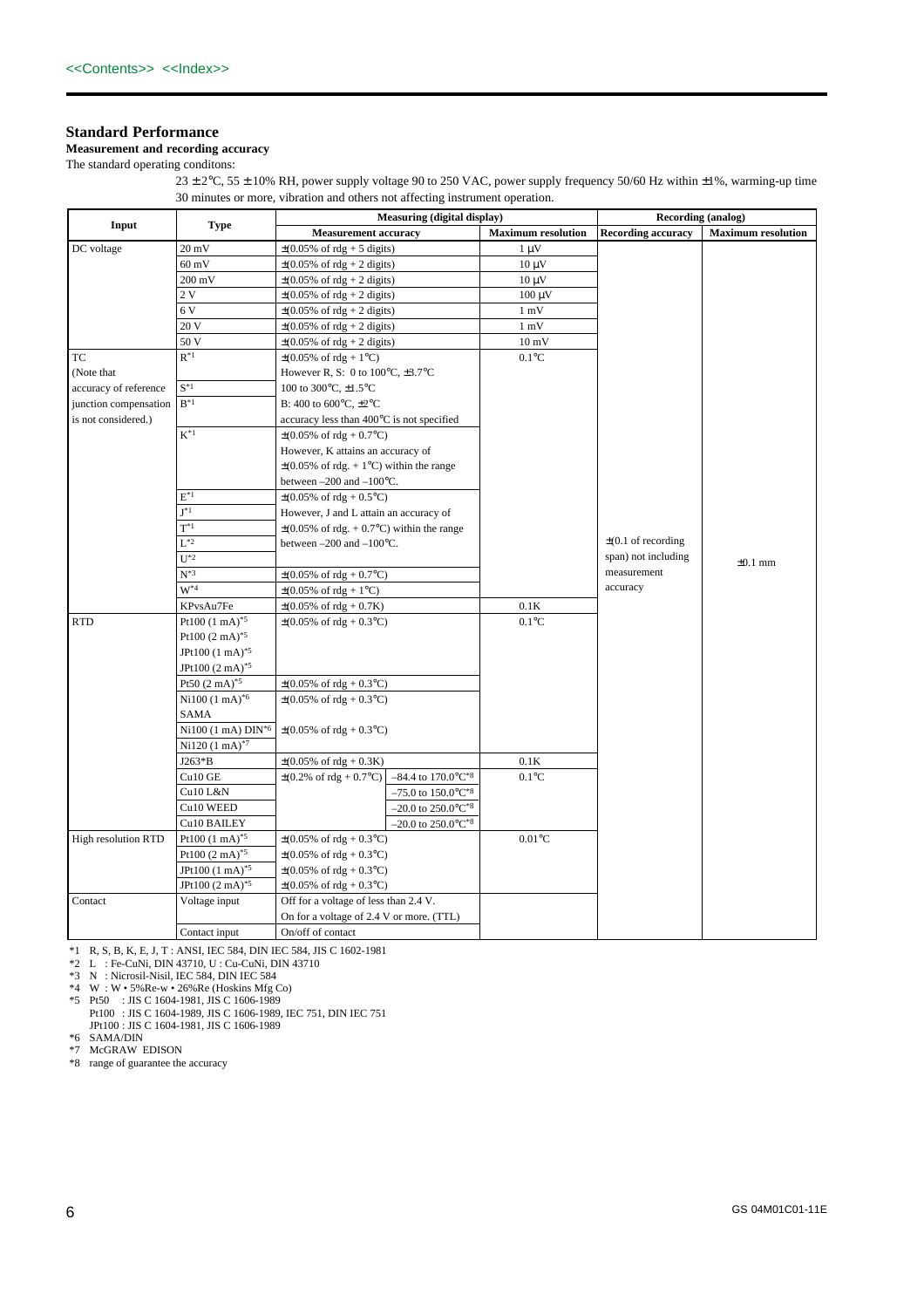## **Normal Operation Conditions**

Supply voltage: 90 to 250 VAC Supply frequency:  $50 \text{ Hz} \pm 2\%$ ,  $60 \text{ Hz} \pm 2\%$ Ambient temperature: 0 to 50°C (Floppy disk operation 5 to 40°C) Ambient humidity: **Temperature Humidity**

| Allioiein munique.                                         | <b>Temperature</b>                                 | <b>Humidity</b> |  |
|------------------------------------------------------------|----------------------------------------------------|-----------------|--|
|                                                            | 0 to $40^{\circ}$ C                                | 20 to 80 % RH   |  |
|                                                            | 40 to $50^{\circ}$ C                               | 10 to 50 % RH   |  |
|                                                            | * No ice formation                                 |                 |  |
| Vibration:                                                 | 10 to 60 Hz 0.2 m/s <sup>2</sup>                   |                 |  |
| Shock:                                                     | Not allowed                                        |                 |  |
| Magnetic field:                                            | $400$ A/m max $(50/60$ Hz)                         |                 |  |
| Position:                                                  | The unit should be mounted left-right horizontally |                 |  |
|                                                            | or vertically, as a general rule.                  |                 |  |
| Warmup time:                                               | At least 30 minutes after switch-on.               |                 |  |
| <b>Installation location: Room</b>                         |                                                    |                 |  |
| Installation height: Altitude up to 2,000 m                |                                                    |                 |  |
| Installation category: II (according to CSA22.2 No.1010.1) |                                                    |                 |  |
| Measurement category: II (according to IEC61010-1)         |                                                    |                 |  |
| Degree of pollution: 2                                     |                                                    |                 |  |

## **Effect of Operation Conditions**

|                           | Ambient temperature: Variation for a temperature change of $10^{\circ}$ C  |  |
|---------------------------|----------------------------------------------------------------------------|--|
|                           | within $\pm$ (0.1% of rdg + 1 digit)                                       |  |
|                           | $\pm$ (0.2% of span + 1 digit) for Cu 10 $\Omega$                          |  |
|                           | Voltage variation: Within $\pm 1$ digit over the range of 90 to 132, or    |  |
|                           | 180 to 250 VAC (frequency 50/60 Hz)                                        |  |
|                           | External magnetic field: Variation with respect to AC (50/60 Hz)           |  |
|                           | and DC magnetic fields of 400 A/m  Within $\pm$                            |  |
|                           | $(0.1\% \text{ of } \text{rdg} + 10 \text{ digits})$                       |  |
| Radio wave:               | Within $\pm$ (1% of span) at 1m from 150 MHz or                            |  |
|                           | 460 MHz field                                                              |  |
| Signal source resistance: |                                                                            |  |
|                           | Variation with respect to signal source resistance                         |  |
|                           | $+1$ k $\Omega$ change                                                     |  |
| $(1)$ Voltage             | 2 V range or below  Within $\pm 10 \mu$ V                                  |  |
|                           | 6 V range or above  Within $\pm 0.1\%$ of rdg                              |  |
| (2) Thermocouple          |                                                                            |  |
|                           | Within $\pm 10 \mu V$ ; However, it must be within $\pm 100$               |  |
|                           | $\mu$ when burnout is specified.                                           |  |
| $(3)$ RTD                 | Variation with respect to change of 10 $\Omega$ per wire                   |  |
|                           | (when all three wires are the same resistance                              |  |
|                           | value)                                                                     |  |
|                           | Indication  Within $\pm (0.1\% \text{ of } \text{rdg } + 1 \text{ digit})$ |  |
|                           | Variation in indication with respect to a                                  |  |
|                           | difference of 40 m $\Omega$ in the resistance                              |  |
|                           | between conductors (max difference between                                 |  |
|                           | $3 \text{ wires}$ )  Approx. $0.1$ °C                                      |  |
| Mounting position:        |                                                                            |  |
|                           | Variation when the unit is mounted horizontally                            |  |
|                           | on a panel  Within $\pm (0.1\% \text{ of } rdg + 1 \text{ digit})$         |  |
|                           | excluding RJC error                                                        |  |
| Vibration:                | Variation when sinusoidal vibration of                                     |  |
|                           | acceleration $0.2 \text{ m/s}^2$ is applied for 2 hours in each            |  |
|                           | of the 3 axial directions over a frequency range of                        |  |
|                           | 10 to 60 Hz  Within $\pm$ (0.1% of rdg + 1 digit)                          |  |

### **Transportation and Storage Conditions**

These refer to the environmental conditions existing during transportation and storage from the time of shipment from the factory until commencement of use, and also during transportation and storage in the case of a temporary period of non-use.

If the environmental conditions are maintained within the specified range, the unit will not incur permanent damage, and can be returned to a

normal working condition (re-adjustment may be required in some cases). Ambient temperature: –25 to 60°C

| Humidity:  | 5 to 95% RH                                   |
|------------|-----------------------------------------------|
| Vibration: | 10 to 60 Hz 4.9 m/s <sup>2</sup> max          |
| Shock:     | $392 \text{ m/s}^2$ max (in packed condition) |

## **Supported Standards**

| <b>CSA</b> | Obtained CSA22.2 No.1010.1, |                                                   |
|------------|-----------------------------|---------------------------------------------------|
|            |                             | Installation category (Overvoltage category): II, |
|            | Degree of pollution: 2      |                                                   |
| UL         |                             | Obtained UL3111-1 (CSA NRTL/C)                    |
| <b>CE</b>  | <b>EMC</b> directive        | EN61326                                           |
|            |                             | EN61000-3-2                                       |
|            |                             | EN61000-3-3                                       |
|            |                             | EN55011 Class A Group 1                           |
|            | Low voltage                 | EN61010-1                                         |
|            | directive                   | Measurement category: II,                         |
|            |                             | Degree of pollution: 2                            |
| C-Tick     | AS/NZS 2064 Class A Group 1 |                                                   |

## ■ **Optional specifications**

## **/C1: GP-IB Communication**

### **Functions:**

Measured value output, set value output, setting of measurement conditions, controlling starting/stopping of measurement

### **Outline specifications:**

Electrical and mechanical specifications: Based on IEEE standard 488-1978

|            | $+00=17/0$       |
|------------|------------------|
| Code used: | ISO (ASCII) code |
| Addresses: | 0 to 15          |

## **/C2: RS-232-C Communication**

Connection method: Point-to-point Communications format: half duplex

Start bit: 1 bit fixed

38400 bps

**/C3S: RS-422-A/RS-485 Communication**

Data length: 7 or 8 bits (selectable) Parity: Even, odd, none (selectable) Stop bit: 1 or 2 bits (selectable) Transmission distance: Max 15 m Connector: D-sub 25-pin connector

## **Functions:**

Measured value output, set value output, setting of measurement conditions, controlling starting/stopping of measurement

Synchronization: Start-stop synchronization (synchronization by means of the start and stop bits) Baud rate: 150, 300, 600, 1200, 2400, 4800, 9600, 19200,

**Outline specifications:** Electrical and mechanical specifications: Based on EIA RS-232C

|      |                                                            | Electrical and mechanical specifications: conform to standard EIA |  |  |
|------|------------------------------------------------------------|-------------------------------------------------------------------|--|--|
| ly   |                                                            | RS-422-A, EIA RS-485                                              |  |  |
|      |                                                            | <b>Connection method:</b> Multi-drop 1: $n (n = 1 to 31)$         |  |  |
|      | <b>Communication method:</b> Half duplex, 4 wire or 2 wire |                                                                   |  |  |
|      |                                                            | <b>Synchronization mode:</b>                                      |  |  |
| each | Synchronous mode (synchronized by a start and a stop bit)  |                                                                   |  |  |
| e of | Baud rate:                                                 | 300, 600, 1200, 2400, 4800, 9600, 19200, 38400 bps                |  |  |
|      | <b>Response speed:</b>                                     | 0, 1, 2, 5, 10, 20, 50, 100 msec                                  |  |  |

| wesponse specu.                       | 0, 1, 2, 9, 10, 20, 90, 100 mscc                              |
|---------------------------------------|---------------------------------------------------------------|
|                                       | (effective for 2 wire communication)                          |
| Start bit:                            | Fixed at 1 bit                                                |
| Data length:                          | 7 or 8 bits, selectable                                       |
| Parity bit:                           | EVEN, ODD, or none, selectable                                |
| Stop bit:                             | 1 or 2, selectable                                            |
| <b>Transfer distance:</b> max. 1200 m |                                                               |
| Connector:                            | 6 screws                                                      |
|                                       | <b>Capacity of a receiving buffer: 250 bytes</b>              |
|                                       | <b>ESC</b> sequence: can be used for reception only           |
| Talker functions                      |                                                               |
|                                       | output of measurement data (ASCII, binary) and setting values |
| (ASCII)                               |                                                               |
|                                       |                                                               |

**NOTE** 

Binary output is not available in 2 wires and multi-drop application.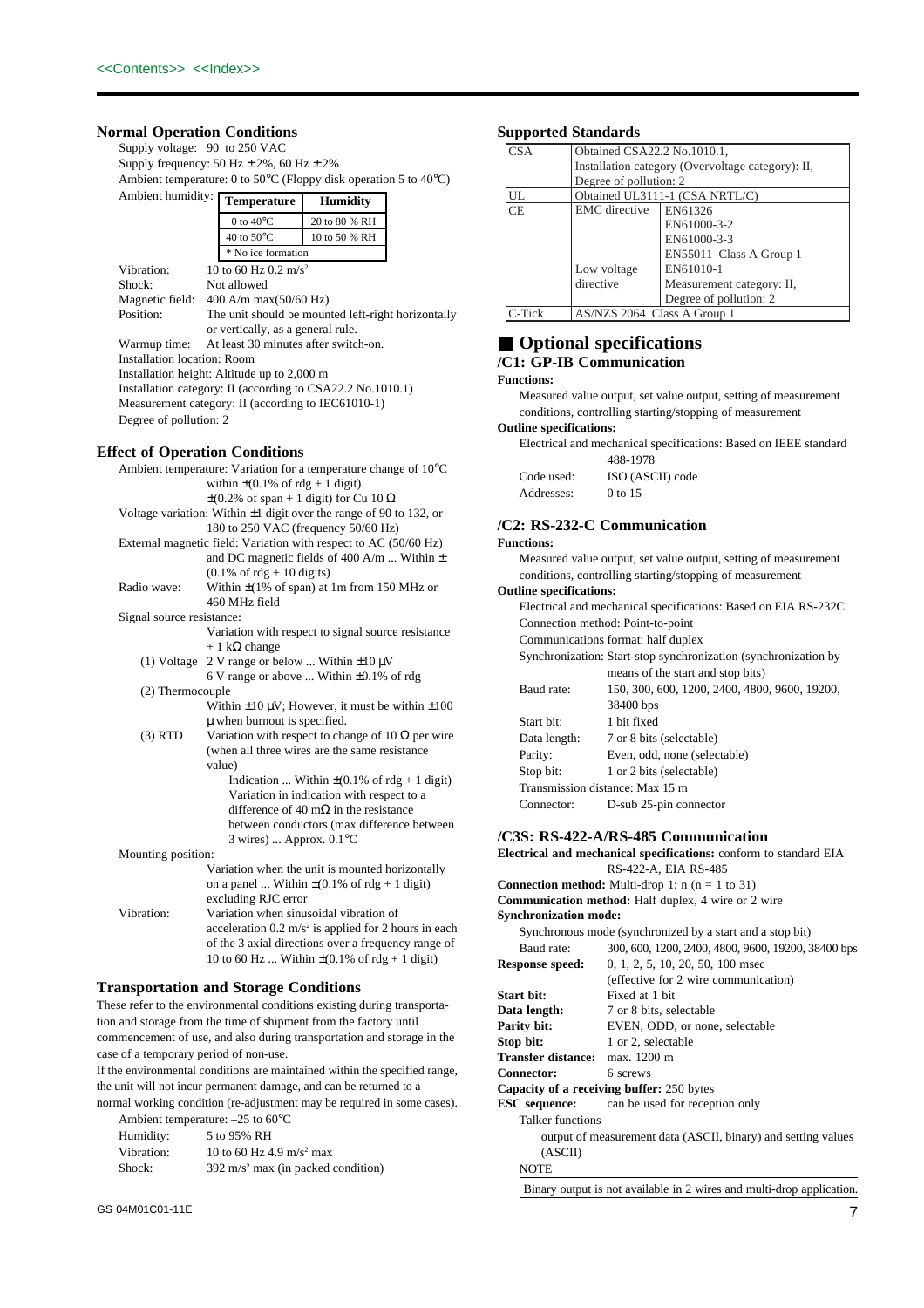Listener functions

setting of measurement conditions, control of measurement start and stop, specifying causes of 'ESC S'(output of a status byte).

(excludes the setting and control of power on/off)

## **Contents of 'Status':**

syntax error, chart end, completion of A/D conversion, operations of interval timer, completion of saving in memory devices

## **Outside dimensions & Weight:**

|          | Model and<br>suffix code Outside dimensions $(W) \times (H) \times (D)$<br>weight (kg) |      |
|----------|----------------------------------------------------------------------------------------|------|
| DT300-31 | Approx: $57 \times 136.7 \times 53.8$                                                  | 0.27 |

## **/C7: Ethernet Communication**

| Electrical and mechanical specifications: Conform to standard |                     |
|---------------------------------------------------------------|---------------------|
|                                                               | <b>IEEE802.3</b>    |
| Number of communication port:                                 | 1                   |
| Connection method:                                            | Ethernet            |
| Transfer specification:                                       | 10 Base-T (CSMA/CD, |
|                                                               | 10 Mbps, Base band) |
| Transfer speed:                                               | 10 Mbps             |
| Communication protocol:                                       | TCP, UDP, IP, ARP,  |
|                                                               | <b>ICMP</b>         |
| PC number that is able to gain access to 1 Darwin unit:       |                     |
|                                                               | Max. 4 units        |
| Input data:                                                   | ASCII               |
|                                                               | A RS-232-C module   |
|                                                               | (DT300-21) Of the   |
|                                                               | supports of all the |
|                                                               | commands            |
| Output data:                                                  | ASCII, Binary       |

## **/A4: Alarm Output Option**

**Outline specifications:**

| Number of outputs: 10 points |                                                         |  |
|------------------------------|---------------------------------------------------------|--|
| Contact mode:                | A contact: Normally open and common terminal            |  |
| Output mode:                 | Can be switched between excited and non-                |  |
|                              | excited.                                                |  |
|                              | Can be switched between hold and non-hold.              |  |
|                              | Reflash alarm output points: Max of 6 points can        |  |
|                              | be specified.                                           |  |
|                              | Contact capacity: 250 VDC/0.1 A (with a resistive load) |  |
|                              | 250 VAC/2 A (with a resistive load)                     |  |
|                              | 30 VDC/2 A (with a resistive load)                      |  |

## **/R1: DI/DO Interface Option**

## **Outline specifications:**

This is a combined module, which consists of an alarm contact output (two points) module, a remote control signal input terminal, a failure output device upon detecting a system error, and a detection signal output for end of the recording paper (chart end).

### **Alarm contact output:**

| Number of outputs: 2                                             |                                                   |  |
|------------------------------------------------------------------|---------------------------------------------------|--|
|                                                                  | Output refresh rate: every measurement interval   |  |
| Contact mode:                                                    | Transfer contact (normal open / common /normal    |  |
|                                                                  | close)                                            |  |
| Output mode:                                                     | excitation/non excitation switchable              |  |
|                                                                  | hold/non-hold switchable                          |  |
|                                                                  | Reflash alarm on recurrence of failure can be set |  |
| Contact capacity: 250 VDC/0.1 A (with a resistive load)          |                                                   |  |
|                                                                  | 250 VAC/2 A (with a resistive load)               |  |
|                                                                  | 30 VDC/2A (with a resistive load)                 |  |
| Dielectric strength: between an output terminal and ground: 2300 |                                                   |  |
|                                                                  | VAC (50/60 Hz) for one minute                     |  |

|  |  | Remote control for the recorder functions: |
|--|--|--------------------------------------------|

| Functions:             | Function control by contact-input is enabled                     |
|------------------------|------------------------------------------------------------------|
|                        | · alarm acknowledge                                              |
|                        | · alarm reset                                                    |
|                        | • timer reset                                                    |
|                        | • starting / stopping recording                                  |
|                        | · manual printout                                                |
|                        | · digital printout                                               |
|                        | · message printout                                               |
|                        | • message display                                                |
|                        | • changing chart speed / recording interval                      |
|                        | • group trend recording                                          |
| Input signal:          | no voltage contact, open-collector driven by a                   |
|                        | TTL or transistor                                                |
| Rated voltage:         | 0 to 5 VDC (input impedance 4.7 k $\Omega$ , 5 VDC pull          |
|                        | up)                                                              |
|                        | Maximum input (allowable range) : $-2$ to 7 VDC                  |
|                        | input conditions : on voltage 0.5V max. (30 mA DC)               |
|                        | leakage carrent at OFF state 0.25 mA max.                        |
|                        | Duration of input signal: one second or longer (input singul     |
|                        | detection internal : :approx.0.5 seconds)                        |
|                        | Dielectric strength: between an input terminal and ground: 1500  |
|                        | VAC (50/60 Hz) for one minute                                    |
| <b>Failure output:</b> |                                                                  |
| Functions:             | The output terminal for a failure becomes non-                   |
|                        | excited when an error is detected in the system.                 |
| Contact mode:          | Transfer contact (normal open / common /normal                   |
|                        | close)switching from 'excitation' to 'non-                       |
|                        | excitation', or vice versa is disabled.                          |
|                        | Contact capacity: 250 VDC/0.1 A (with a resistive load)          |
|                        | 250 VAC/2 A (with a resistive load)                              |
|                        | 30 VDC/2 A (with a resistive load)                               |
|                        | Dielectric strength: between an output terminal and ground: 2300 |
|                        | VAC (50/60 Hz) for one minute                                    |
| Output of 'Chart End': |                                                                  |
| Functions:             | The 'Chart End' output becomes excited when the                  |
|                        | end of recording paper is detected.                              |
| Contact mode:          | Transfer contact (normal open / common / normal                  |
|                        | close)switching from 'excitation' to 'non-                       |
|                        |                                                                  |

excitation', or vice versa is disabled. Contact capacity:250 VDC/0.1 A (with a resistive load) 250 VAC/2 A (with a resistive load) 30 VDC/2 A (with a resistive load) Dielectric strength: between an output terminal and ground: 2300 VAC (50/60 Hz) for one minute.

## **/H1: Internal Illumination**

Clear internal illumination for easy distinction of traces.

## **/H5: Handle for Carrying**

Easy to carry. It is user-friendly and ideal for many fields of applications.

## **/D2: Deg F Display Function**

This function converts measured data into ˚F, and displays it on the display monitor of a DR.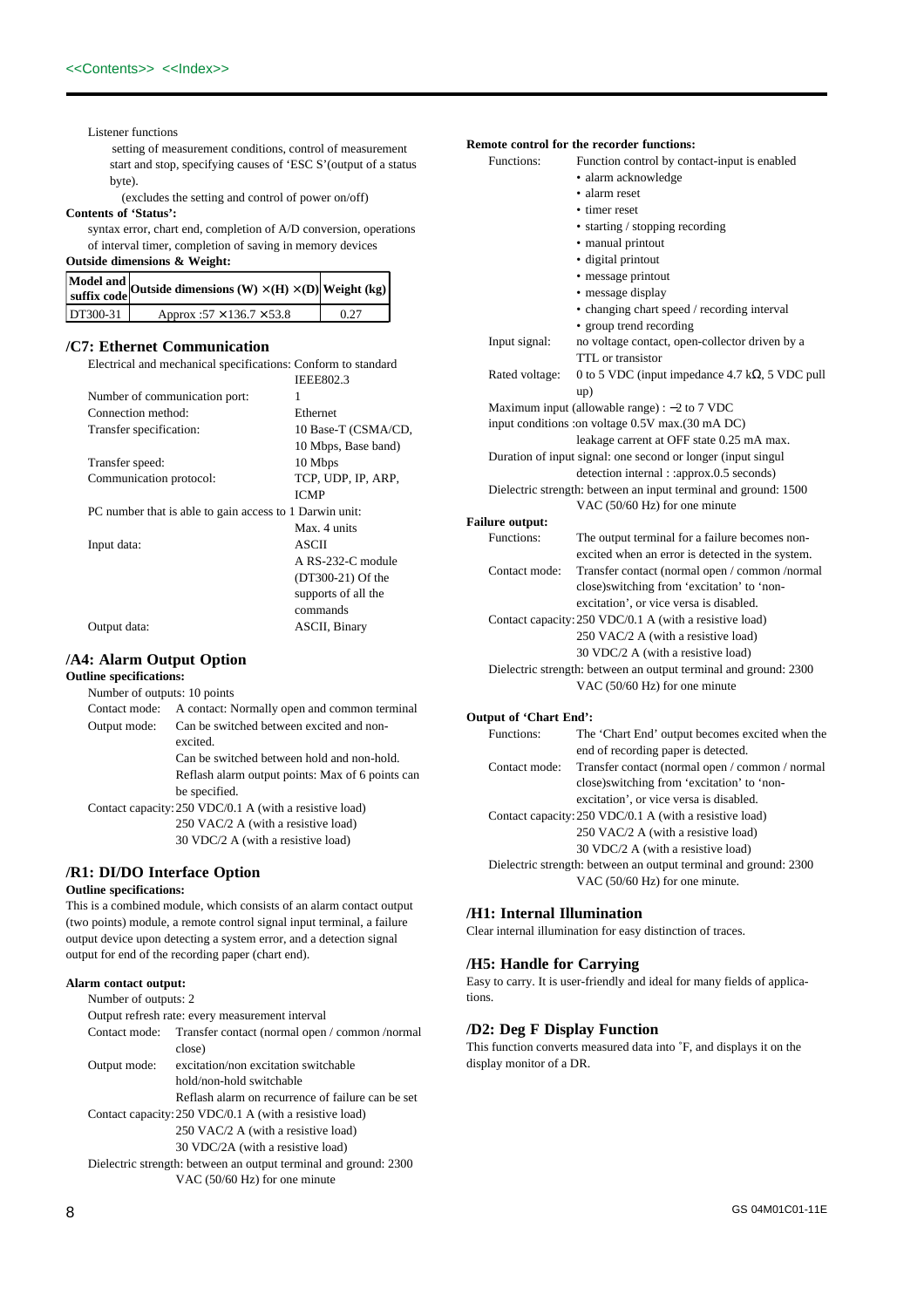## **/M1: MATH Function**

## **Computation types**

## **Types:**

Four arithmetical operations, SQR (square root), ABS (absolute value), LOG (common logarithm), LN (natural logarithm), EXP (exponent), statistical computation\*, logical computation (AND, OR, NOT, and XOR), relational computation, exponentiation, previously-measured value reference, hold\*\*, and reset

## \*Statistical computation

| CLOG: | Computation process of simultaneously measured                         |
|-------|------------------------------------------------------------------------|
|       | values within a group (total, maximum,                                 |
|       | minimum, average, and maximum - minimum)                               |
| TLOG: | Computation process of a specific channel over                         |
|       | time axis (total, maximum, minimum, average,<br>and maximum - minimum) |
|       |                                                                        |

## Statistical computation interval:

### Set by the event/action function

\*\*Hold Temporary suspending of computation and temporary hold of the computed result

During statistical computation, resume the computation from the hold point after the hold is released.

**Number of channels for computing (Number of channels that can be allocated for computational purposes.):**

## Stand-alone type:30ch maximum

Expandable type:60ch maximum

### **Computation interval:**

Every measurement interval (except when the computation becomes too difficult to be processed every measured interval, in which case an alarm is generated)

## **Significant digits during computation:**

 $+10^{38}$ 

## **Significant digits of the computed result:**

-9999999 to +99999999 (Decimal point can be set to have 1 to 4 digits on the right of the decimal point)

### **Input from communication interface:**

Digital value (ASCII numerical array) input from the communication interface can be handled as computational data

### **Computation start/stop:**

Can be controlled by communication commands, M.FUNC key operation, and event/action function (such as M.FUNC key operation, remote control signal, time specified, and alarm status) **Other functions included in the math function:**

 $\mathbb{I}$  type:  $\mathbb{I}$  (TC)

Remote RJC<br>Input type:

| шристуре. | $I$ IIICHIIOCOUPIC (IC)                          |
|-----------|--------------------------------------------------|
| Accuracy: | (Twice the measurement accuracy of the standard) |
|           | thermocouple input) $+$ (temperature difference  |
|           | between the terminal of the remote terminal      |
|           | section and thermocouple section for measuring   |
|           | the remote terminal temperature)                 |
|           |                                                  |

Thermocouple burnout: not selectable

## **/M3: Report Function**

## **Outline:**

This function assigns measurement and/or computation channels as report channels, and creates statistical information. The report computation can be selected from an hourly, daily, or monthly report. Chart printing takes place automatically whenever the report creation time (in the case of the DR recorder) is reached. The results of report computation can also be output by communication. Refer to GS 04M01B01-31E

### **Kinds of report computations:**

| Hourly report: | Statistical information for one hour (starting on                  |
|----------------|--------------------------------------------------------------------|
|                | the hour)                                                          |
| Hourly report: | Statistical information for one hour (starting on                  |
|                | the hour)                                                          |
| Daily report:  | Statistical information for one day (starting from a               |
|                | reference time)                                                    |
|                | Monthly report: Statistical information for one month (starting)   |
|                | from a reference date and time)                                    |
|                | Each of the hourly, daily, and monthly reports can be set to ON or |
| OFF.           |                                                                    |

## **/N7: Power Monitor Input (for Single Phase) /N8: Power Monitor Input (for 3 Phase) Outline**

*This option accepts AC voltage and current signals, and measures RMS values, active power, frequency, and so on. It is available as a single phase (/N7) version and also as a 3-phase (/N8) version.*

| <b>Model and</b><br>suffix code | <b>Application</b><br>(input channel)                | <b>Terminal</b><br>shape | <b>Measurement</b><br>interval |
|---------------------------------|------------------------------------------------------|--------------------------|--------------------------------|
| /N7                             | Single-phase version<br>(Voltage 1 ch, Current 1 ch) | $clamp*$                 | 2 sec                          |
| /N8                             | 3-phase version<br>(Voltage 3 ch, Current 3 ch)      | clamp <sup>*1, *2</sup>  | 2 sec                          |

\*1: 4-terminal push-in type

\*2: Cannot be used as 3 single-phase inputs.

## **General specifications**

## **Input format:**

Transformer-isolated input

## **Measurement range**

| Voltage range:<br>25 Vrms or 250 Vrms |
|---------------------------------------|
|---------------------------------------|

| . <u>.</u>     | .                |
|----------------|------------------|
| Current range: | $0.5 A$ or $5 A$ |

For 3-phase measurement or single-phase 3-wire measurement, the voltage and current ranges for

each phase and each wire must be equal.

## **Measurement frequency:**

45 to 65 Hz

| <b>Connection methods</b> |  |
|---------------------------|--|
| /NT                       |  |
| $/N8$ :                   |  |
|                           |  |

Single-phase 2-wire method

Single-phase 2-wire method, single-phase 3-wire method, 3-phase 3-wire (2 voltages, 2 currents) method, 3-phase, 3-wire (3 voltages, 3 currents) method, and 3-phase 4-wire method

## **Measurement item:**

Up to six items per module can be selected from RMS voltage, RMS current, active power, apparent power, reactive power, frequency, power factor and phase angle. The selected measurement items are assigned to measurement channels xx1 to xx6, displayed and recorded. Note that the combination of measurement items depends upon the input wiring method used (see the Measurement Item Combination Table).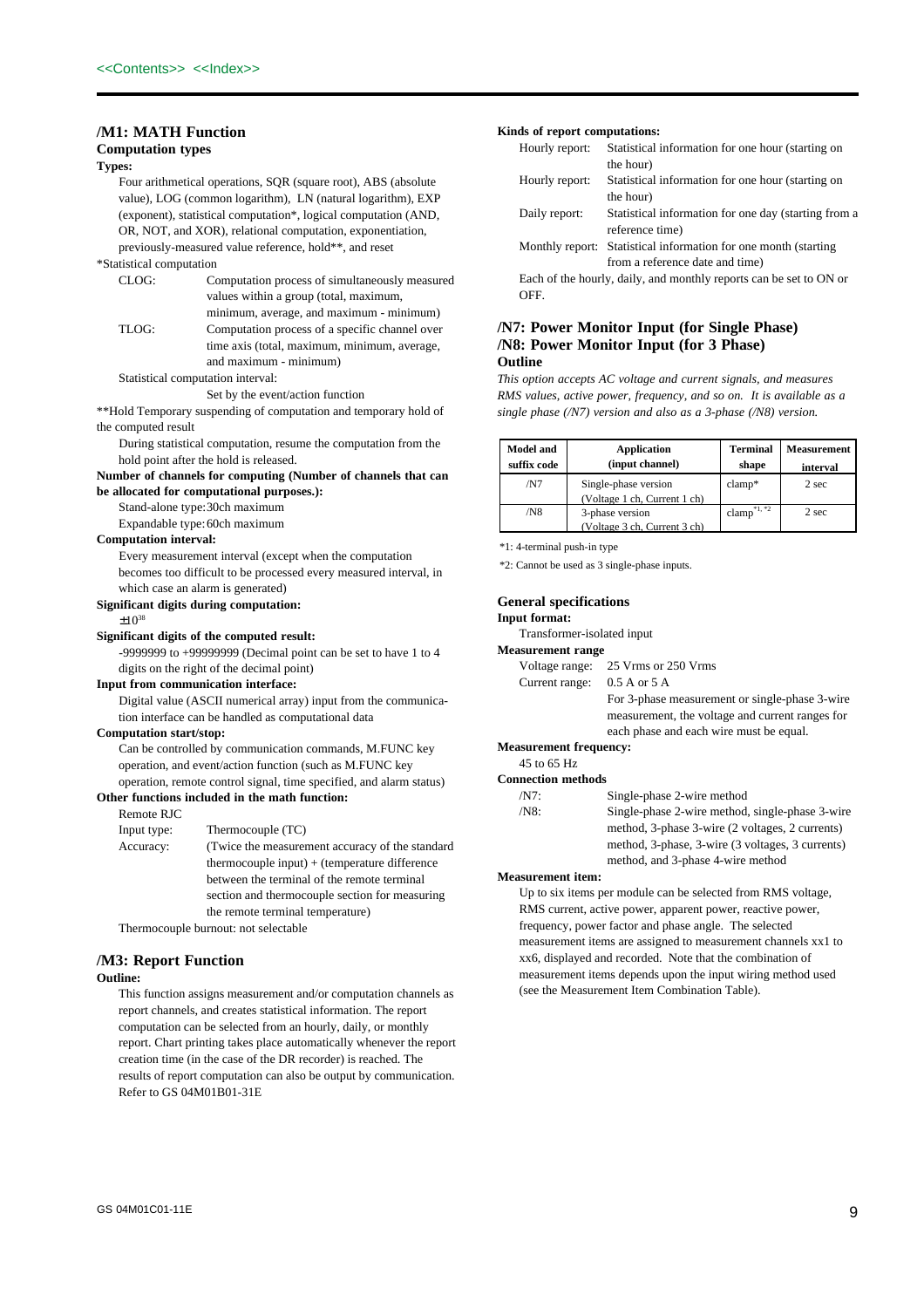## **Crest factor:**

3 or less (600 V peak)

# **Input resistance**

300 kΩ min

## ACI:  $1 \Omega$  max

**Filter:**

## Utilizes the moving average function.

**Power factor integration:** Utilizes the /M1 computation function.

## **Insulation resistance:**

Between input and ground 20 M $\Omega$  min (500 VDC)

### **Withstand voltage:**

Between input terminals:

1500 VAC (50/60 Hz) 1 minute

Between each input terminal and ground:

2300 VAC (50/60 Hz) 1 minute

## **Working temperature/humidity range:**

0 to 50°C 5 to 90% RH (Between 40 and 50°C, the humidity range must be between 10 and 50% RH.)

## **Measurement accuracy and resolution:**

| <b>Measurement</b> item | <b>Measurement accuracy</b>  |                        | <b>Resolution</b>                          |  |  |
|-------------------------|------------------------------|------------------------|--------------------------------------------|--|--|
| RMS voltage             | $\pm(0.5\% \text{ of span})$ |                        | $0.01$ Vrms $(25$ V range)                 |  |  |
|                         |                              |                        | $0.1$ Vrms (250 V range)                   |  |  |
| RMS current             | $\pm(0.5\% \text{ of span})$ |                        | $0.0001$ Arms $(0.5$ A range)              |  |  |
|                         |                              |                        | $0.001$ Arms $(5 \text{ A range})$         |  |  |
| Active power            | $\pm$ (1% of span)           | $\Phi = 0$             | $0.01 \text{ W}$ (span:12.5 W/25 W/37.5 W) |  |  |
|                         | $\pm$ (2.5% of span)         | $0 <  \phi  \leq 30$   | (span:125 W/250 W/375 W)<br>0.1 W          |  |  |
|                         | $\pm(5\% \text{ of span})$   | $30 <  \phi  \leq 80$  | (span:1250 W/2500 W/3750 W)<br>1 W         |  |  |
| Apparent power          | $\pm$ (1% of span)           | $0 \le  \phi  \le 80$  | 0.01 VA (span:12.5 VA/25 VA/37.5 VA)       |  |  |
|                         |                              |                        | 0.1 VA (span:125 VA/250 VA/375 VA)         |  |  |
|                         |                              |                        | 1 VA (span:1250 VA/2500 VA/3750 VA)        |  |  |
| Reactive power          | $\pm(5\% \text{ of span})$   | $0 \le  \phi  < 60$    | 0.01 Var(span:12.5 Var/25 Var/37.5 Var)    |  |  |
|                         | $\pm$ (2.5% of span)         | $60 \le  \phi  \le 80$ | 0.1 Var (span:125 Var/250 Var/375 Var)     |  |  |
|                         |                              |                        | 1 Var (span:1250 Var/2500 Var/3750 Var)    |  |  |
| Frequency               | $\pm 0.1$ Hz                 |                        | $0.01$ Hz                                  |  |  |
| Power factor            | $\pm$ (2% of span)           | $0 \le  \phi  \le 80$  | 0.01                                       |  |  |
| Phase angle             | $±5$ deg                     | $0 \le  \phi  \le 80$  | $0.1$ deg                                  |  |  |

span: equal to the maximum value of the measuring span describing in setting items and measuring span table.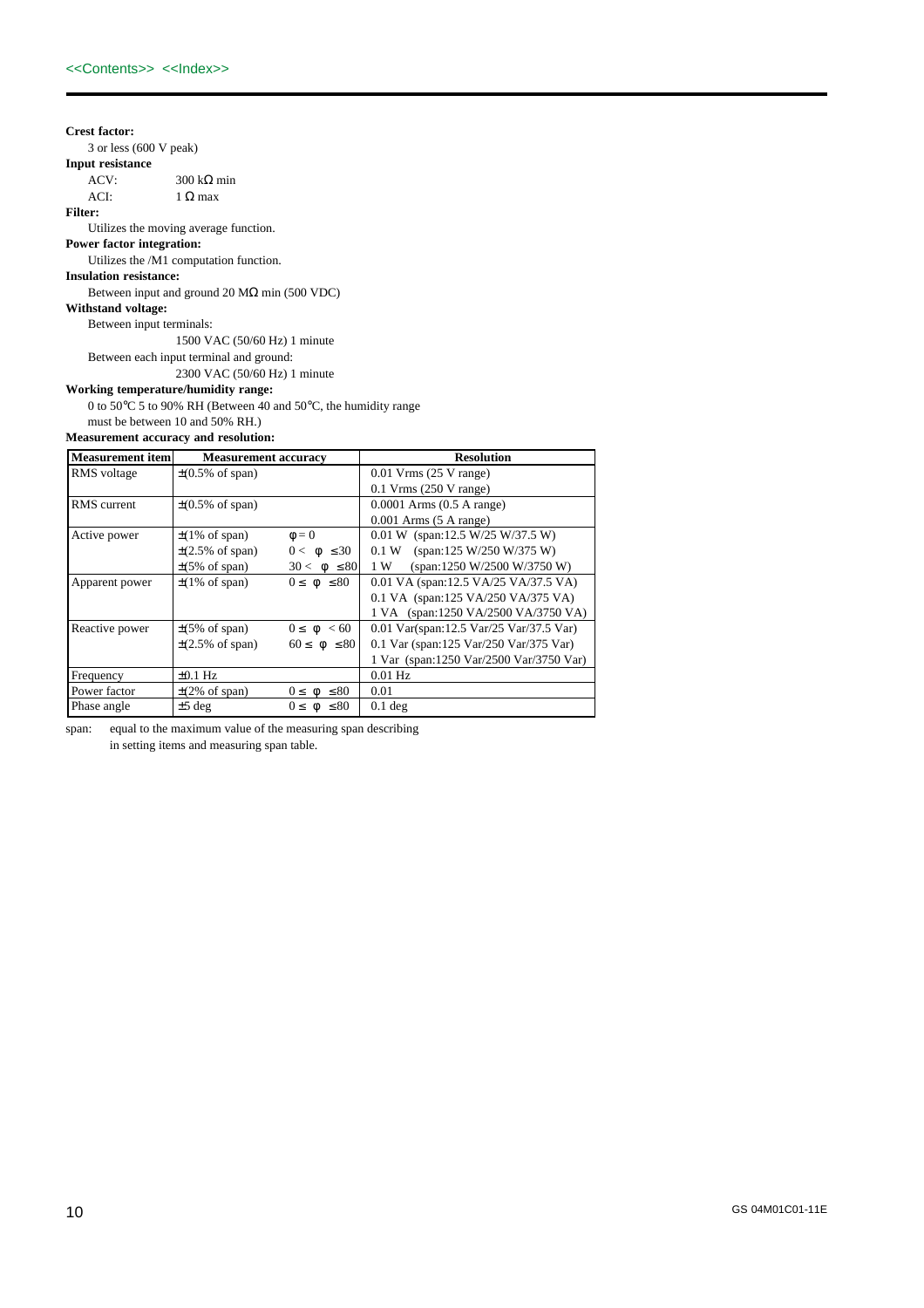## ■ **Measurement item combination table**

Combinations of measurement items that can be selected every two channels (channels 1 & 2, channels 3 & 4, channels 5 & 6, and so on) are fixed. Select combination pairs from these measurement items, and assign them to each channel (2-channel group).

Shown below is a list of combinations that can be selected.

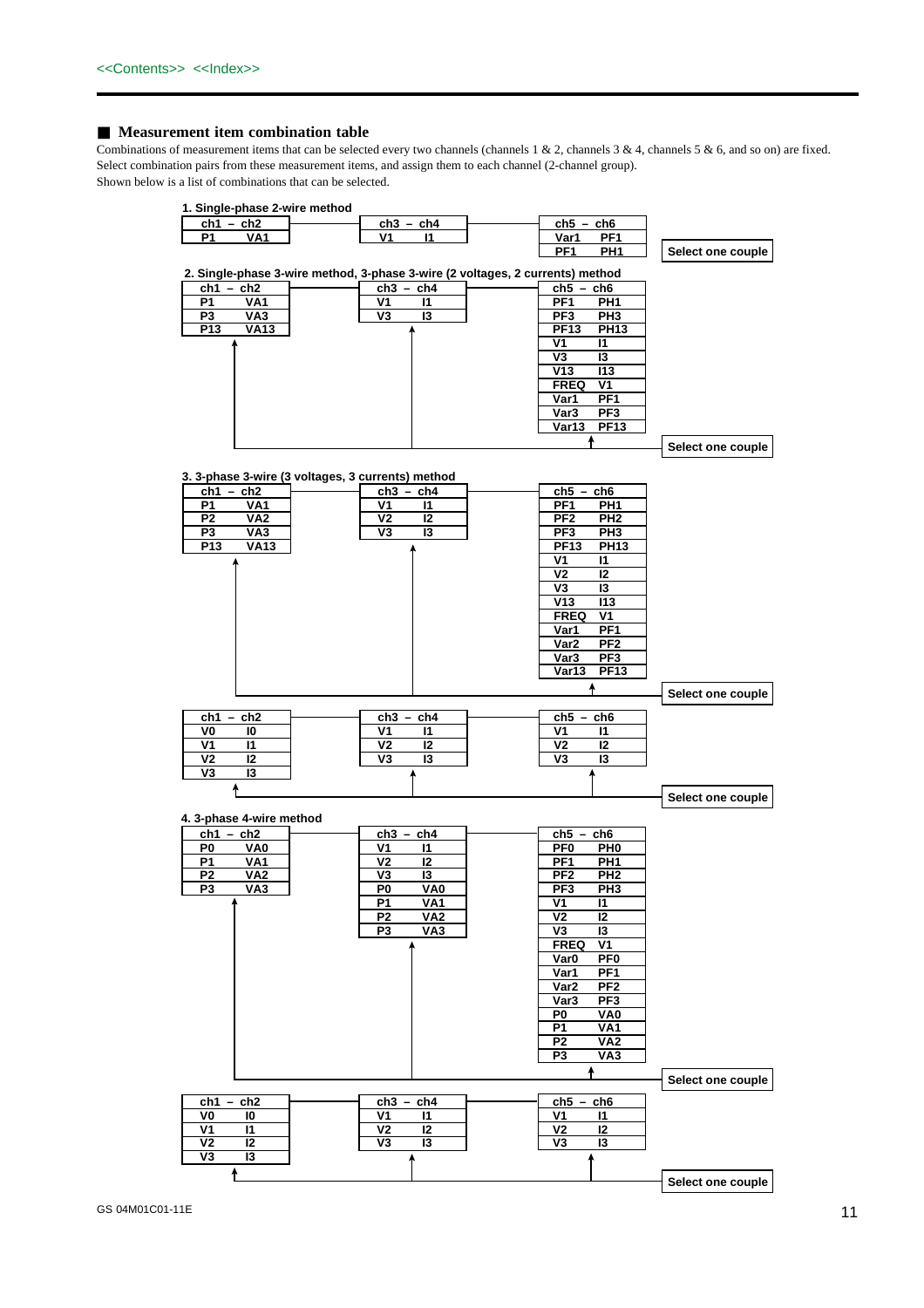## **Setting items and measuring span table**

| <b>Setting items</b>                             | <b>Measuring span</b> | Display span                    |
|--------------------------------------------------|-----------------------|---------------------------------|
| Effective voltage (RMS value)                    | 0.00 to 25.00 V       | 0.00 to 26.25 V                 |
|                                                  | 0.00 to 25.00 V       | 0.00 to 26.25 V                 |
|                                                  | 0.0 to 250.0 V        | 0.0 to 262.5 V                  |
| V1, V2, V3, V0, V13                              | 0.0 to 250.0 V        | 0.0 to 262.5 V                  |
| Effective current (RMS value)                    | 0.0000 to 0.5000 A    | $0.0000$ to $0.5250~\mathrm{A}$ |
|                                                  | 0.000 to 5.000 A      | 0.000 to 5.250 A                |
|                                                  | 0.0000 to 0.5000 A    | 0.0000 to 0.5250 A              |
| I1, I2, I3, I0, I13                              | 0.000 to 5.000 A      | 0.000 to 5.250 A                |
| Active power                                     | $-12.50$ to 12.50 W   | $-13.75$ to 13.75 W             |
|                                                  | $-125.0$ to 125.0 W   | $-137.5$ to 137.5 W             |
|                                                  | $-125.0$ to 125.0 W   | $-137.5$ to 137.5 W             |
| P <sub>1</sub> , P <sub>2</sub> , P <sub>3</sub> | $-1250$ to 1250 W     | $-1375$ to 1375 W               |
| Active power                                     | $-25.00$ to 25.00 W   | $-27.50$ to 27.50 W             |
| (single-phase 3-wire/3-phase 3-wire)             | $-250.0$ to 250.0 W   | $-275.0$ to 275.0 W             |
|                                                  | $-250.0$ to 250.0 W   | $-275.0$ to 275.0 W             |
| P <sub>13</sub>                                  | $-2500$ to 2500 W     | $-2750$ to 2750 W               |
| Active power                                     | $-37.50$ to 37.50 W   | $-41.25$ to $41.25$ W           |
| (3-phase 4-wire)                                 | $-375.0$ to 375.0 W   | $-412.5$ to 412.5 W             |
|                                                  | $-375.0$ to 375.0 W   | $-412.5$ to 412.5 W             |
| P <sub>0</sub>                                   | $-3750$ to 3750 W     | $-4125$ to 4125 W               |
| Apparent power                                   | 0.00 to 12.50 VA      | 0.00 to 13.75 VA                |
|                                                  | 0.0 to 125.0 VA       | 0.0 to 137.5 VA                 |
|                                                  | 0.0 to 125.0 VA       | 0.0 to 137.5 VA                 |
| VA1, VA2, VA3                                    | 0 to 1250 VA          | 0 to 1375 VA                    |
| Apparent power                                   | 0.00 to 25.00 VA      | 0.00 to 27.50 VA                |
| (single-phase 3-wire/3-phase 3-wire)             | 0.0 to 250.0 VA       | 0.0 to 275.0 VA                 |
|                                                  | 0.0 to 250.0 VA       | 0.0 to 275.0 VA                 |
| <b>VA13</b>                                      | 0 to 2500 VA          | 0 to 2750 VA                    |
| Apparent power                                   | 0.00 to 37.50 VA      | 0.00 to 41.25 VA                |
| (3-phase 4-wire)                                 | 0.0 to 375.0 VA       | 0.0 to 412.5 VA                 |
|                                                  | 0.0 to 375.0 VA       | 0.0 to 412.5 VA                 |
| VA0                                              | 0 to 3750 VA          | 0 to 4125 VA                    |
| Reactive power                                   | 0.00 to 12.50 Var     | 0.00 to 13.75 Var               |
|                                                  | 0.0 to 125.0 Var      | 0.0 to 137.5 Var                |
|                                                  | 0.0 to 125.0 Var      | 0.0 to 137.5 Var                |
| Var1, Var2, Var3                                 | 0 to 1250 Var         | 0 to 1375 Var                   |
| Reactive power                                   | 0.00 to 25.00 Var     | 0.00 to 27.50 Var               |
| (single-phase 3-wire/3-phase 3-wire)             | 0.0 to 250.0 Var      | 0.0 to 275.0 Var                |
|                                                  | 0.0 to 250.0 Var      | 0.0 to 275.0 Var                |
| Var13                                            | 0 to 2500 Var         | 0 to 2750 Var                   |
| Reactive power                                   | 0.00 to 37.50 Var     | 0.00 to 41.25 Var               |
| (3-phase 4-wire)                                 | 0.0 to 375.0 Var      | 0.0 to 412.5 Var                |
|                                                  | 0.0 to 375.0 Var      | 0.0 to 412.5 Var                |
| Var0                                             | 0 to 3750 Var         | 0 to 4125 Var                   |
| Power factor                                     | $-1.00$ to $1.00$     | $-1.00$ to $1.00$               |
| PF1, PF2, PF3, PF0, PF13                         |                       |                                 |
| Phase angle<br>PH1, PH2, PH3, PH0, PH13          | $-80.0$ to $80.0$ deg | 89.0 to 89.0 deg                |
| Freguency                                        | 45.00 to 65.00 Hz     | 41.00 to 69.00 Hz               |
| <b>FREQ</b>                                      |                       |                                 |

Each value described left is corresponding to the current value described below, from upper to lower. 25 V - 0.5 A range 25 V - 5 A range 250 V - 0.5 A range 25 0V - 5 A range

## **/L1: Winter/Summer Time**

Winter and summer time can be set.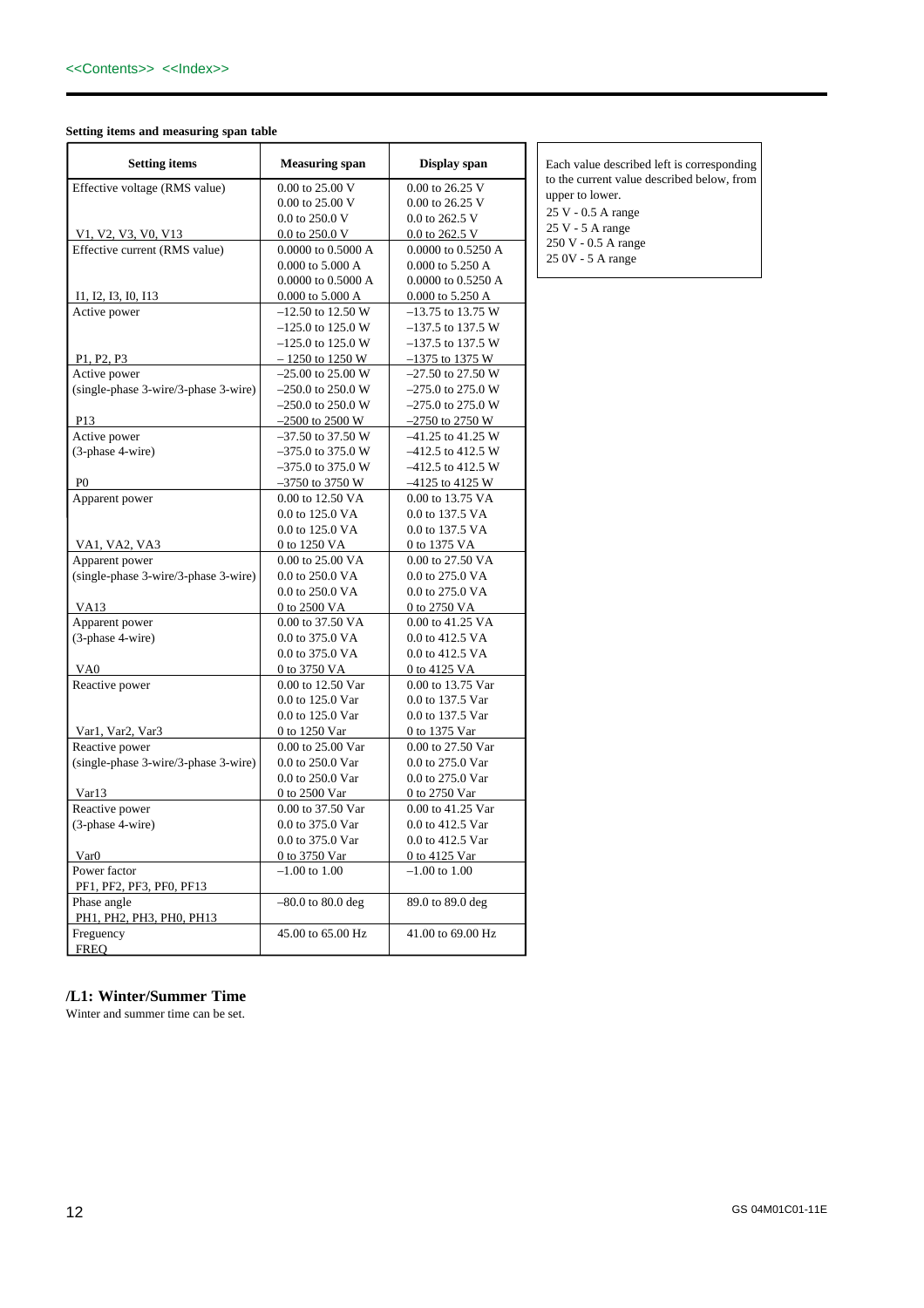## ■ **Type name and specification code**

## **DR230 Stand-alone type**

| Model                     | <b>Suffix Code</b> |                |      |                | <b>Optional Code</b> | <b>Description</b>               |                                       |                                                 |                  |  |
|---------------------------|--------------------|----------------|------|----------------|----------------------|----------------------------------|---------------------------------------|-------------------------------------------------|------------------|--|
| DR231                     |                    |                |      |                |                      | 250 mm, Desk-top hybrid recorder |                                       |                                                 |                  |  |
| Memory                    | $-0$               |                |      |                |                      |                                  |                                       | No memory device                                |                  |  |
|                           | $-1$               |                |      |                |                      |                                  |                                       | $3.5"$ FD                                       |                  |  |
| Software                  |                    | $\overline{0}$ |      |                |                      |                                  |                                       | No DARWIN DAQ32 software                        |                  |  |
|                           |                    | $\overline{c}$ |      |                |                      |                                  |                                       | DARWIN DAQ32 software (English) attach          |                  |  |
| No. of Inputs             |                    |                | $-1$ |                |                      |                                  |                                       | 10ch                                            |                  |  |
|                           |                    |                | $-2$ |                |                      |                                  |                                       | 20ch                                            |                  |  |
|                           |                    |                | $-3$ |                |                      |                                  |                                       | 30ch                                            |                  |  |
| Input and Screw Type      |                    |                |      | $\mathbf{1}$   |                      |                                  |                                       | Universal input (screw input terminal)          |                  |  |
|                           |                    |                |      | 2              |                      |                                  |                                       | Universal input (clamped input terminal)        |                  |  |
|                           |                    |                |      | 3              |                      |                                  |                                       | DC V/TC/DI input (screw input terminal)         |                  |  |
|                           |                    |                |      | $\overline{4}$ |                      |                                  |                                       | DC V/TC/DI input (clamped input terminal)       |                  |  |
| Power Supply              |                    |                |      |                | $-1$                 |                                  |                                       | 100 VAC to 240 VAC                              |                  |  |
| Power Inlet & Power Cable |                    |                |      |                |                      | D                                |                                       | 3-pin power inlet w/UL,CSA cable                |                  |  |
|                           |                    |                |      |                |                      | F                                |                                       | 3-pin power inlet w/VDE cable                   |                  |  |
|                           |                    |                |      |                |                      | H                                |                                       | 3-pin power inlet w/CCC cable                   |                  |  |
|                           |                    |                |      |                |                      | R                                |                                       | 3-pin power inlet w/SAA cable                   |                  |  |
|                           |                    |                |      |                |                      | S                                |                                       | 3-pin power inlet w/BS cable                    |                  |  |
| <b>Optional Features</b>  |                    |                |      |                |                      |                                  | /M1                                   | Math function (including RRJC)                  |                  |  |
|                           |                    |                |      |                |                      |                                  | /M3                                   | Report function                                 |                  |  |
|                           |                    |                |      |                |                      |                                  | /C1                                   | GP-IB interface                                 | Must not coexist |  |
|                           |                    |                |      |                |                      |                                  | /C2                                   | RS-232-C interface                              |                  |  |
|                           |                    |                |      |                |                      |                                  | /CSS                                  | RS-422-A/RS-485                                 |                  |  |
|                           |                    |                |      |                |                      |                                  | /CI                                   | Ethernet                                        |                  |  |
|                           |                    |                |      |                |                      |                                  | /N7                                   | Power monitor (for single phase)                | Must not coexist |  |
|                           |                    |                |      |                |                      |                                  | /N8                                   | Power monitor (for 3 phase)                     |                  |  |
|                           |                    |                |      |                |                      |                                  | /AA                                   | Alarm relay output (10 points)                  |                  |  |
|                           |                    |                |      |                |                      | /R1                              | Remote, alarm, fail/chart end (screw) |                                                 |                  |  |
|                           |                    |                |      |                |                      | /H1                              | Internal illumination                 |                                                 |                  |  |
|                           |                    |                |      |                |                      |                                  | /H <sub>5</sub>                       | Carring handle                                  |                  |  |
|                           |                    |                |      |                |                      |                                  | /L1                                   | Winter/Summer time                              |                  |  |
|                           |                    |                |      |                |                      |                                  | /D2                                   | Deg. F display                                  |                  |  |
|                           |                    |                |      |                |                      |                                  | /P6                                   | DC power supply operation (AC/DC power coexist) |                  |  |
|                           |                    |                |      |                |                      |                                  | /FC                                   | DARWIN DAQ 32 is supplied with floppy disks     |                  |  |

## **Accesories**

| <b>Model Code</b> | <b>Description</b>                                     |
|-------------------|--------------------------------------------------------|
| DV300-011         | Shunt resistor 10 $\Omega$ for screw input terminal    |
| DV300-012         | Shunt resistor 10 $\Omega$ for clamped input terminal  |
| DV300-101         | Shunt resistor 100 $\Omega$ for screw input terminal   |
| DV300-102         | Shunt resistor 100 $\Omega$ for clamped input terminal |
| DV300-251         | Shunt resistor 250 $\Omega$ for screw input terminal   |
| DV300-252         | Shunt resistor 250 $\Omega$ for clamped input terminal |
| DV400-011         | Rack mount kit (DA100 exp./DS400) for ANSI             |
| DV400-012         | Rack mount kit (DA100 stand./DS600) for ANSI           |
| DV400-013         | Rack mount kit (DR230) for ANSI                        |

## **Package Software**

| <b>Model Code</b>                   | <b>Description</b>                                                                          |
|-------------------------------------|---------------------------------------------------------------------------------------------|
| $DP120-13$                          | DARWIN DAO 32 software (Windows 98/Me/NT 4.0/2000/XP) (comes standard)                      |
| $\frac{1}{\text{WX}}102/\text{CD}1$ | DARWIN DAO 32 Plus software (Windows 98/Me/NT 4.0/2000/XP) (optional)                       |
| $\frac{1}{\text{WX}}101/\text{CD}1$ | DAQLOGGER for multi-channel data logging software (Windows 98/Me/NT 4.0/2000/XP) (optional) |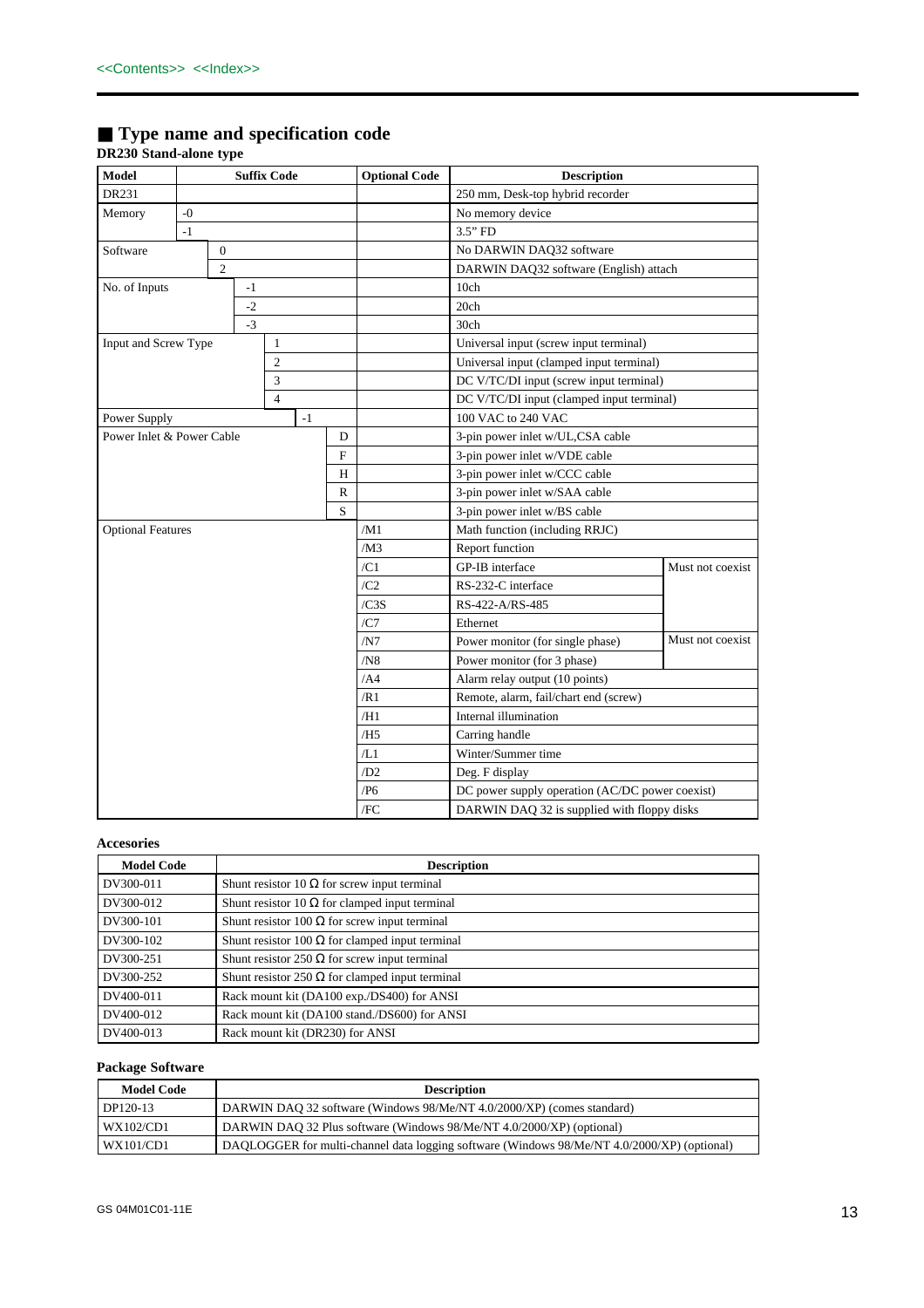## ■ **Dimensions** unit: mm

**Panel Cutout and Spacing**















**1&2: Removed**